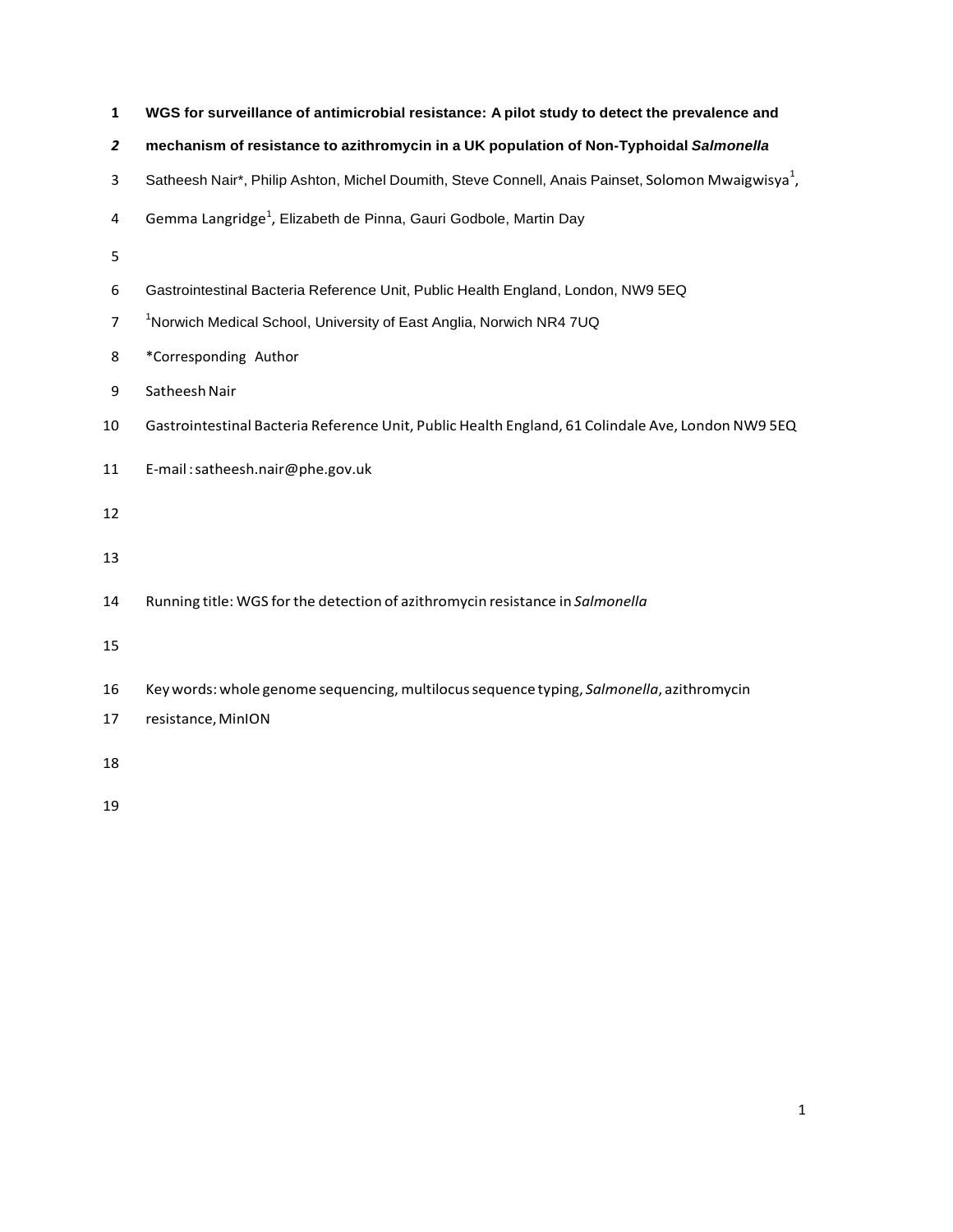**Abstract**

Objectives:

Whole genome sequencing (WGS) and phenotypic methods were used to determine the prevalence

of azithromycin resistance in *Salmonella enterica* isolates from the UK and to identify the underlying

mechanisms of resistance.

Methods:.

WGS by Illumina HiSeq was carried out on 683 isolates of *Salmonella* spp. .Detection of known

acquired resistance genes associated with azithromycin resistance were determined from WGS using

a mapping-based approach. Macrolide resistant determinants were identified and the genomic context

of these elements assessed by various bioinformatics tools. Susceptibility testing was in accordance

with the EUCAST methodology (MIC ≤16mg/L).

Results:

- Fifteen isolates of non-typhoidal *Salmonella enterica* (NTS) belonging to serovars *S*.Blockley, *S*.
- Typhimurium, *S*. Thompson, *S*. Ridge and *S*. Kentucky showed resistance or decreased susceptibility
- to azithromycin (from 6 to >16mg/L) due to the presence of macrolide resistance genes *mph*A, *mph*B

or *mef*B. These genes were either plasmid or chromosomally mediated.

Azithromycin resistant *S*. Blockley isolates harboured a macrolide inactivation gene cluster *mphA*-

*mrx*-*mphr(A)* within a novel Salmonella Azithromycin Resistance Genomic Island (SARGI), the full

structure determined by long read MinION sequencing .To our knowledge this is the first

chromosomally mediated *mph*A gene cluster in Salmonellae. Based on phylogenetic analysis and

epidemiological information, the *mphA S*.Blockley isolates were not derived from a single

epidemiological related event.

The azithromycin MICs of the 15 *Salmonella* spp. isolates showed that the presence of the *mphA*

gene was associated with MIC≥16mg/L, while presence of *mefB* or *mphB* was not .

- Conclusion:
- Resistance to azithromycin, due to acquisition of known macrolide resistance genes was seen in four
- different *Salmonella* serovars and can be either plasmid or chromosomally encoded.

- 
-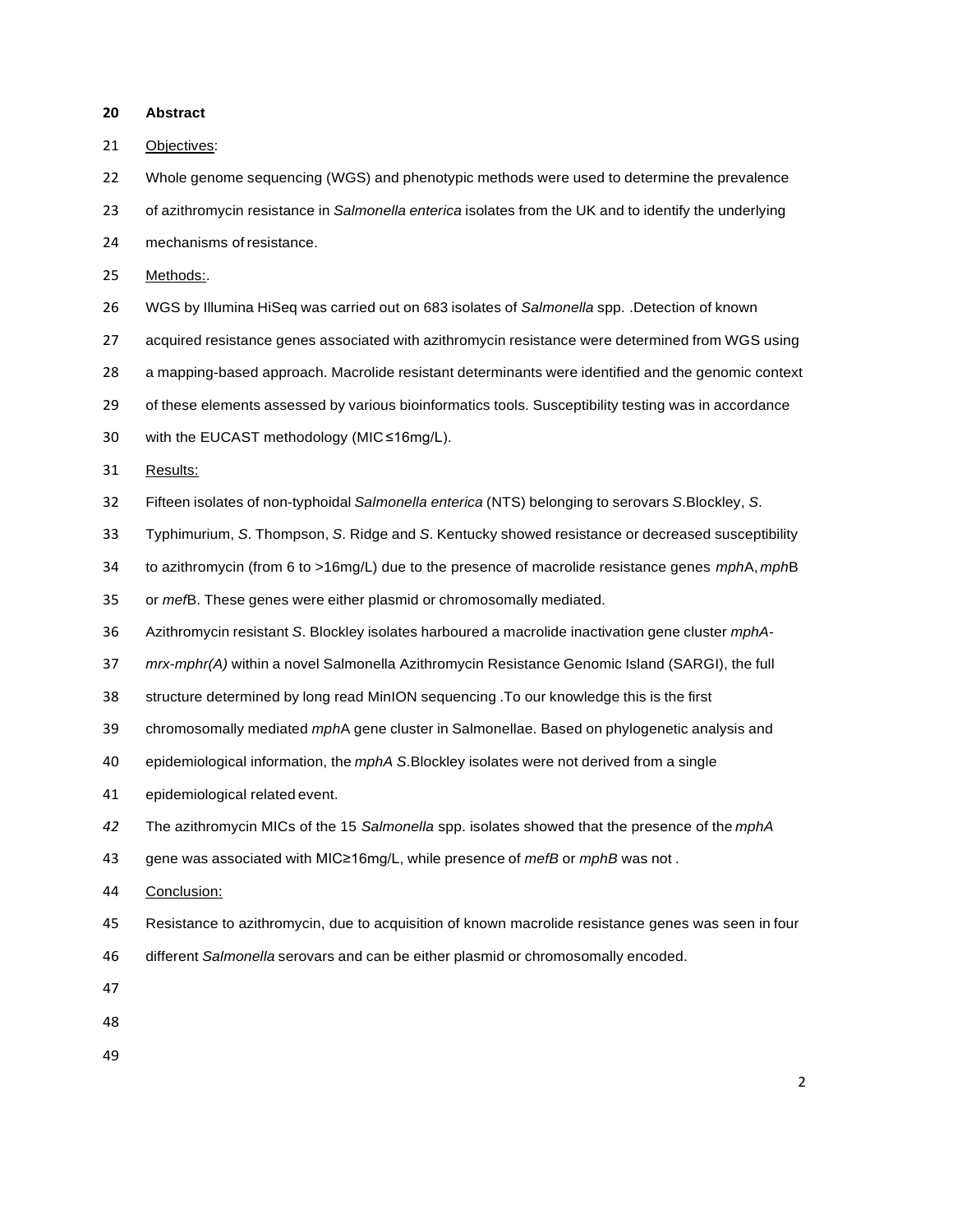## **Introduction**

| 51 | The increased resistance to a broad range of antibiotics in both Salmonella strains that cause enteric                      |
|----|-----------------------------------------------------------------------------------------------------------------------------|
| 52 | fever and non-typhoidal Salmonella (NTS) are an emerging threat. <sup>1,2,3,4,5,6,7,8</sup> Widespread of                   |
| 53 | resistance to amoxicillin, chloramphenicol, trimethoprim-sulfamethoxazole and fluroquinolones has led                       |
| 54 | to azithromycin being used as the preferred antimicrobial agent to treat cases of uncomplicated                             |
| 55 | enteric fever reporting travel to the Indian subcontinent and South East Asia. <sup>4</sup> It is also used to treat        |
| 56 | infections with multidrug resistant non-typhoidal Salmonella (NTS) in vulnerable patients who have                          |
| 57 | prolonged or invasive infections. <sup>7</sup> Azithromycin is an azalide and has excellent tissue penetration,             |
| 58 | concentrates in the reticuloendothelial cells and has the advantage of oral administration and a long                       |
| 59 | half-life. Clinical trials have shown it to be the equivalent or superior to chloramphenicol,                               |
| 60 | fluoroquinolones, and third generation cephalosporins for the management of uncomplicated typhoid                           |
| 61 | fever. <sup>9,10,11</sup> However, reports are emerging of azithromycin resistance in cases of enteric fever as well        |
| 62 | as invasive NTS infection. <sup>1,10,11,12</sup>                                                                            |
| 63 | Acquired resistance to macrolides/azalides may be caused by several different mechanisms of                                 |
| 64 | resistance. <sup>13</sup> They include (i) target site modification by methylases encoded by <i>erm</i> genes, $14.15$ (ii) |
| 65 | modifying enzymes such esterases encoded by ereA and B genes or phosphotransferases encoded                                 |
| 66 | by mphA,B and D genes, <sup>16,17</sup> (iii) efflux pumps, e.g. mefA and msrA found mainly in Gram positive                |
| 67 | bacteria, with <i>mefA</i> also identified in Gram negative strains, <sup>15</sup> (iv) Mutations in the rrl and rpl genes  |
| 68 | encoding ribosomal proteins L22, L4 and 23S rRNA also confer resistance in Gram positive bacteria. <sup>18</sup>            |
| 69 | Full cross resistance between erythromycin and azithromycin can be confered between these                                   |
| 70 | genes. <sup>14</sup>                                                                                                        |
| 71 | The Gastrointestinal Bacteria Reference Unit (GBRU), Public Health England (PHE) is the national                            |
| 72 | reference laboratory for Salmonella in England and Wales. Each year, approximately 10,000 isolates                          |
| 73 | are referred to the Salmonella Reference Service (SRS). WGS is currently used as the primary test for                       |
| 74 | identification and typing of isolates received by SRS.                                                                      |
| 75 | (http://biorxiv.org/content/early/2015/11/29/033225.abstract). <sup>19</sup> These isolates are also tested                 |
| 76 | phenotypically for resistance to a wide range of antimicrobial agents                                                       |
| 77 | The European Committee on Antimicrobial Susceptibility Testing (EUCAST) is responsible for                                  |
| 78 | defining clinical breakpoints for new and existing drugs within the European Union and affiliated                           |

nations. Currently, no clinical breakpoints for azithromycin have been defined for *Enterobacteriaceae*,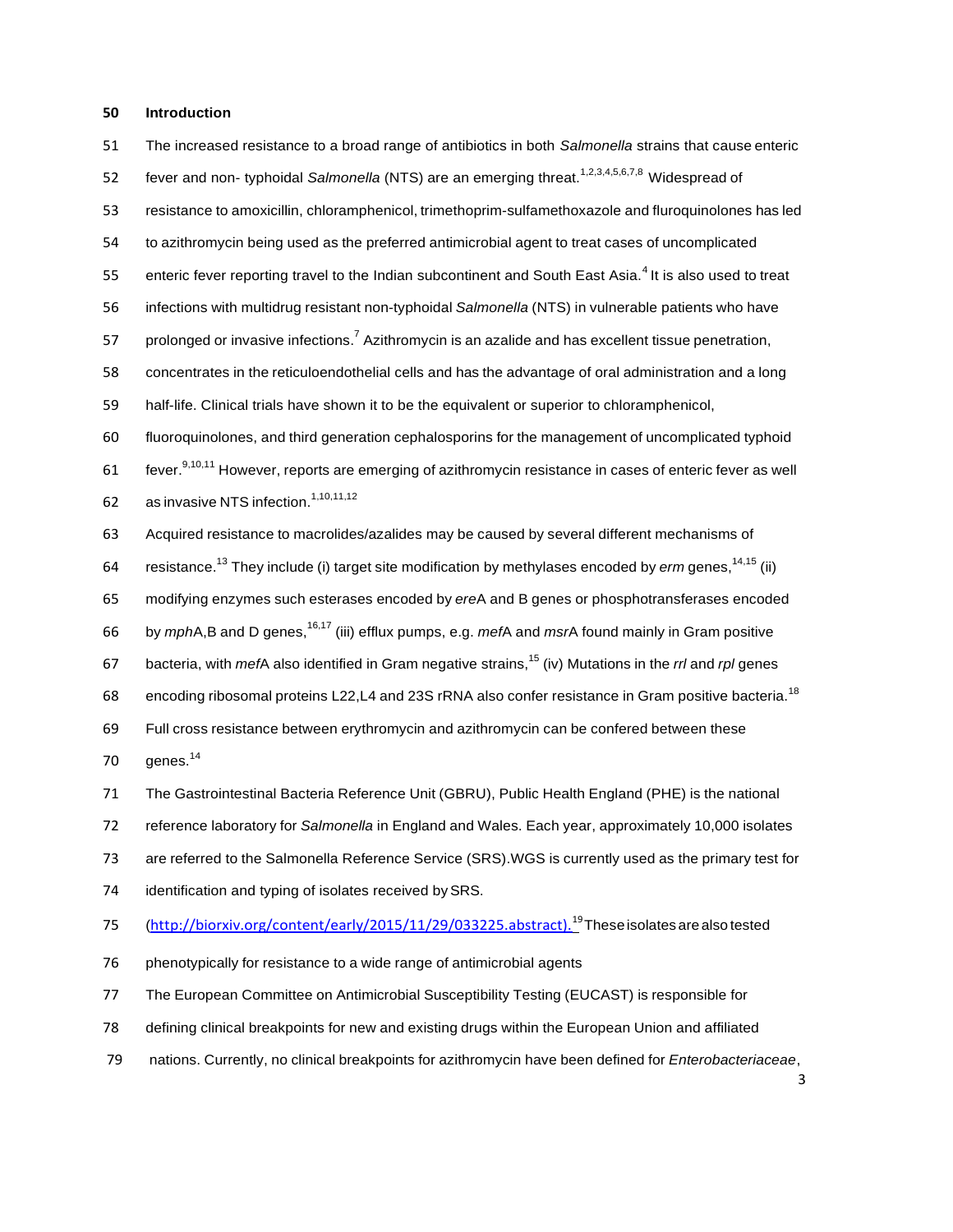- including *Salmonella*, by either the Clinical and Laboratory Standards Institute (CLSI) or EUCAST
- leading to delays in early detection of azithromycin resistance. However the epidemiological cut-off
- (ECOFF) for azithromycin has been accepted as ≤16 mg/L for *Salmonella enterica*. 11,20
- 83 The recent advancement in WGS technologies for routine microbiology is well documented.<sup>21</sup>
- Sequence data allows rapid identification of *Salmonella* serotypes by Multilocus Sequence Typing
- 85 (MLST) as proposed by Achtman *et al* (2012).<sup>22</sup> In addition, availability of the whole genome
- sequences allows *in silico* prediction of antimicrobial resistance that should be validated by
- 87 phenotypic antimicrobial testing prior to being applied.<sup>23,24,25</sup>
- Here, we used available WGS data to determine the prevalence and underlying mechanisms of
- resistance of azithromycin resistance among *Salmonella* in the UK.

## **Methods**

## *Bacterial isolates and phenotypic typing*

- Six hundred and sixty seven *Salmonella* isolates from 2012 that were part of a six month (April –
- September 2013) WGS validation project were selected for this retrospective study (nine isolates
- shown in Table 1). A further 16 *S*. Blockley isolates from 2012 -2015 were used as comparators for
- phylogenetic analysis (Supp. Table 1). Selected isolates were identified and confirmed by serotyping 96 and/or phage typing.  $26,27$

### **DNA extraction for WGS**

- DNA extraction of *Salmonella* isolates was carried out using a modified protocol of the Qiasymphony
- DSP DNA midi kit (Qiagen). In brief, 0.7 mL of overnight *Salmonella* broth culture was harvested.
- Bacterial cells were pre-lysed in 220 uL of ATL buffer (Qiagen) and 20 uL Proteinase K (Qiagen), and
- 101 incubated shaking for 30 mins at  $56^{\circ}$ C. Four uL of RNase at 100 mg/mL (Qiagen) was added to the
- 102 lysed cells and re-incubated for a further 15 mins at  $37^{\circ}$ C. This step increases the purity of the DNA
- for downstream sequencing.
- DNA from the treated cells were then extracted on the Qiasymphony SP platform (Qiagen) and eluted in 100 uL of water.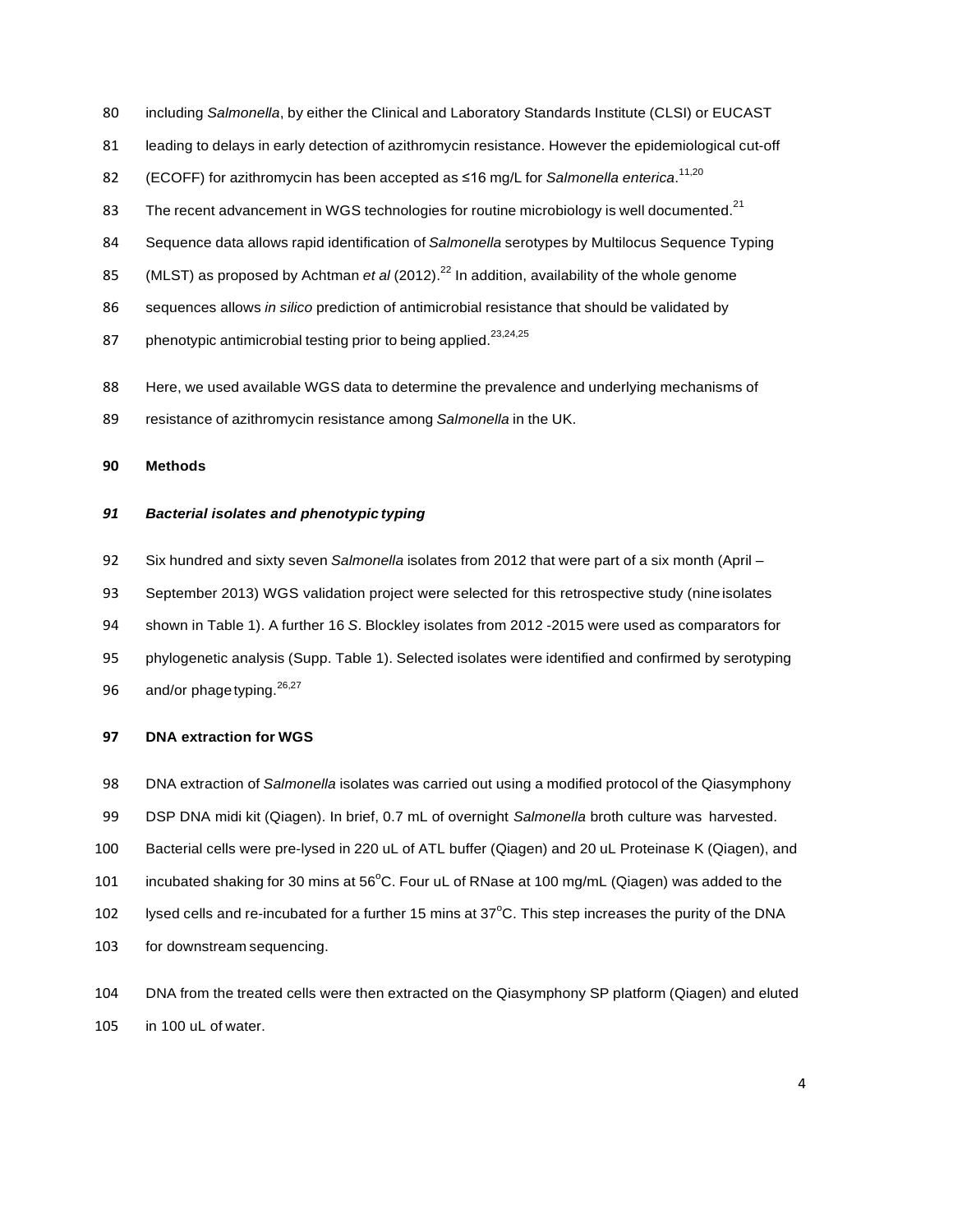- DNA concentration using the GloMax system (Promega) and quality (optimal OD260/230 = 1.8 -2.0)
- using the LabChip DX system (Perkin Elmer) were determined for the following sequencing steps.

## **DNA sequencing**

- Extracted DNA was then prepared using the NexteraXT sample preparation method and sequenced
- with a standard 2x101 base protocol on a HiSeq 2500 Instrument (Illumina, San Diego).
- MinION sequencing was also carried out to define the complete structure of the genomic drug island
- in the S. Blockley isolate H123780513. A library was prepared using Genomic DNA Sequencing Kit
- SQK–MAP006 according to the protocol from Oxford Nanopore Technologies (Version
- MN006\_1115\_revC\_14Aug2015) and following the same principles as described in Ip *et al* 2015 <sup>28</sup>
- except the following: sheared DNA was repaired using FFP repair mix (New England Biolabs,
- Ipswich, Massachusetts) and then prepared using the NEBNext Ultra II End-Repair / dA-tailing
- Module (New England Biolabs). The final ligation of adapter and hairpin was performed using
- adapters and tethers from SQK–MAP006 sequencing kit (Oxford Nanopore Technologies, Oxford,
- UK) followed by purification of the adapted and tethered DNA using MyOne C1 beads (Life
- Technologies). Purified DNA was loaded for sequencing to the flow cell (R9 chemistry) by Oxford
- Nanopore Technologies (Oxford, UK).

#### **Sequence assembly and detection of resistance genes**

- Genome assembly was carried out using Spades
- v.3.7.0[\(http://www.ncbi.nlm.nih.gov/pmc/articles/PMC3342519/\)](http://www.ncbi.nlm.nih.gov/pmc/articles/PMC3342519/)) with the command line options '–k 21,
- 125 33, 55, 77' and '--careful'. Detection of resistance genes were as described by Doumith *et al* (2015).<sup>29</sup>
- Briefly reads were mapped to reference database of acquired genes including those conferring
- resistance to macrolides that were collated from the Comprehensive Antibiotic Resistance Database
- (http://arpcard.mcmaster.ca).
- Spades v.3.7.0 hybrid assembly was used to combine the MinION reads with the Illumina reads.
- MinION reads were mapped back to the hybrid assembly and this mapping was used to confirm the
- contiguity of key parts of the hybridassembly
-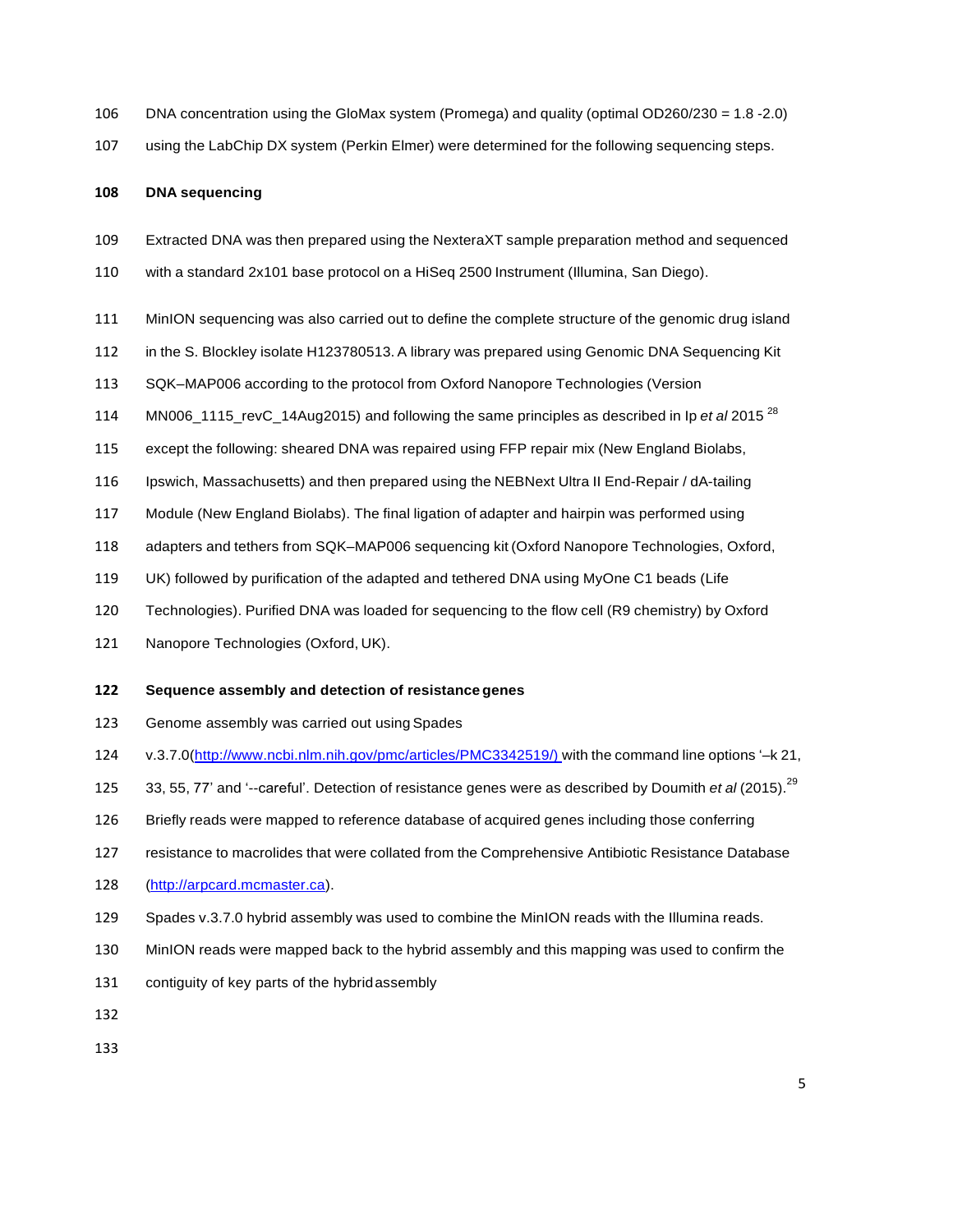# **Phylogenetic analysis** 136 Raw FASTQs were processed as previously described.<sup>30</sup> These processed reads were mapped to a 137 de novo assembled S. Blockley strain (73626) (Fig.1) using BWA mem.<sup>31</sup> SNPs were then called 138 using GATK2<sup>32</sup> in unified genotyper mode. Core genome positions that had a high quality SNP( $>90\%$  consensus, minimum depth 10x, GQ >= 30, MQ >=30) in at least one strain were extracted and RAxML v8.1.17 used to derive a maximum likelihood tree for the *S*. Blockley genomes. **Location and characterization of drug resistance region** *De novo* assembly graphs (in fastg format) produced by Spades v.3.7.0 of isolates were visualised 144 using Bandage [\(http://github.com/rrwick/Bandage\)](http://github.com/rrwick/Bandage)33)<sup>33</sup> (Fig.2). Blast analysis (blast.ncbi.nlm.nih.gov/Blast.cgi) was conducted to detect the macrolide resistant genes and location 146 in the assembled contigs. Prokka was used to annotate genome sequences [\(http://www.ncbi.nlm.nih.gov/pubmed/24642063\).](http://www.ncbi.nlm.nih.gov/pubmed/24642063).34)<sup>34</sup> Artemis [\(www.sanger.ac.uk/resources/software/artemis\)](http://www.sanger.ac.uk/resources/software/artemis)) was used to visualise the resistant region and 149 annotated contigs of the genomic resistant island was then drawn using EasyFig.<sup>35</sup> **Nucleotide sequence accession number** The nucleotide sequence of the Salmonella Azithromycin Resistance Genomic Island (SARGI) was assigned a GenBank accession number KX237654 *In silico* **plasmid detection** 157 PlasmidFinder [\(http://cge.cbs.dtu.dk/services/PlasmidFinder/\)](http://cge.cbs.dtu.dk/services/PlasmidFinder/)) was used to detect known plasmid 158 replicons types of plasmids in the isolates studied. **Plasmid extraction** 161 Plasmid DNA was isolated as previously described<sup>37</sup> in accordance to the methods of Kado and Liu 162  $(1981)^{38}$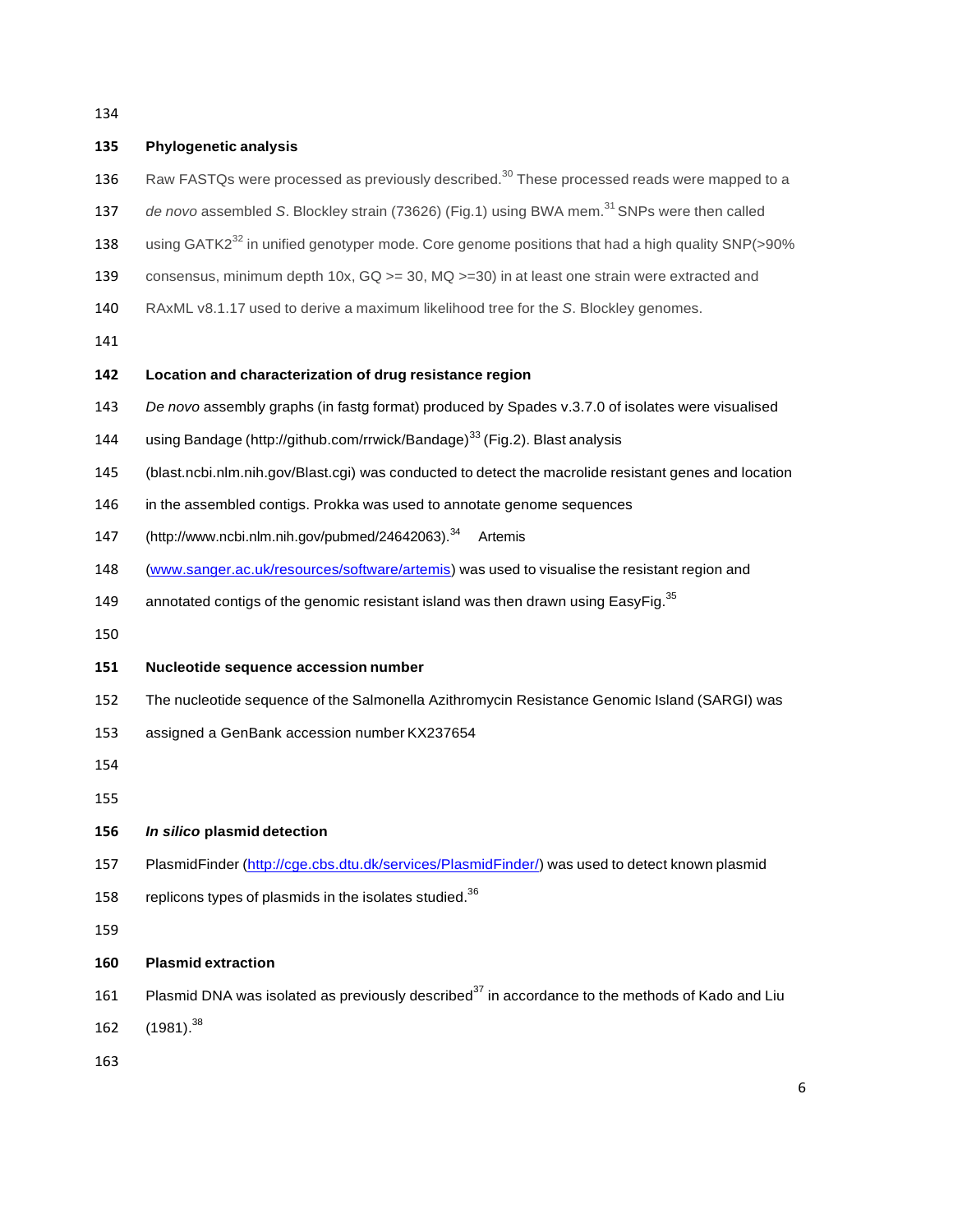## **Phenotypic and PCR susceptibility testing**

 Susceptibility testing for isolates harbouring azithromycin resistance determinants was performed using a well established breakpoint agar dilution method using Iso-sensitest agar or Muller Hinton agar to determine if the isolate is susceptible or resistant to a known concentration of the antimicrobial(1). The antimicrobial concentrations used for screening of resistance were: ampicillin 8mg/L, chloramphenicol 8 and 16mg/L, colomycin 2mg/L, sulphonamide 256mg/L, gentamicin 2mg/L, tobramycin 8mg/L, amikacin 8mg/L, streptomycin 16mg/L, tetracycline 8mg/L , trimethoprim 2mg/l , nalidixic acid 16mg/L, ciprofloxacin 0.064 and 0.5 mg/L, ceftazidime 1 and 2 mg/L, cefotaxime 0.5 and 1 mg/L, cefoxitin 8 mg/L, cefpirome 8mg/L , ertapenem 0.064 and 0.5 mg/L, and temocillin 128 173 mg/L.<sup>1,20,39</sup> Azithromycin susceptibility testing was performed using E tests(ABiodisk/Biomeriux, France) and MIC ≤ 16mg/L according to the EUCAST guidelines were used for interpretation of 175 resistance.<sup>20</sup> Antimicrobial susceptibility testing was subjected to internal quality assurance (QA) in accordance with the published methods and to external quality assurance in collaboration with laboratories within the European Union Reference Laboratory Antimicrobial Resistance (EURL-178  $AMR$ ).<sup>1,39</sup> NTS isolates were classified as multidrug resistant if they were resistant to three or more antimicrobial 180 agents.<sup>6</sup> Isolates which were resistant to cefotaxime 1mg/L were subjected to an in house PCR assay to detect mechanisms of β-lactam resistance (CTX-M extended spectrum β-lactamases, and genes

182 encoding for Amp C, SHV, TEM, GES, VEB, PER β-lactamases<sup>3</sup>).

### **Results**

Genomes of 667 *Salmonella* isolates were screened for known acquired resistance genes including

those previously associated with resistance to azithromycin in *Enterobacteriaceae.* The presenceof

azithromycin resistance determinants *mphA* (n=6), *mphB* (n=2) and *mefB* (n=1), amongst other

resistance determinants conferring resistance to β-lactams, aminoglycosides, quinolones,

tetracycline, and sulphonamides were identified in only nine genomes as detailed in Table 1.

Phenotypic susceptibility testing confirmed the multidrug-resistance phenotypes of the corresponding

nine isolates and had MICs for azithromycin ranging from 6≥ or ≥16 mg/L (Table 1).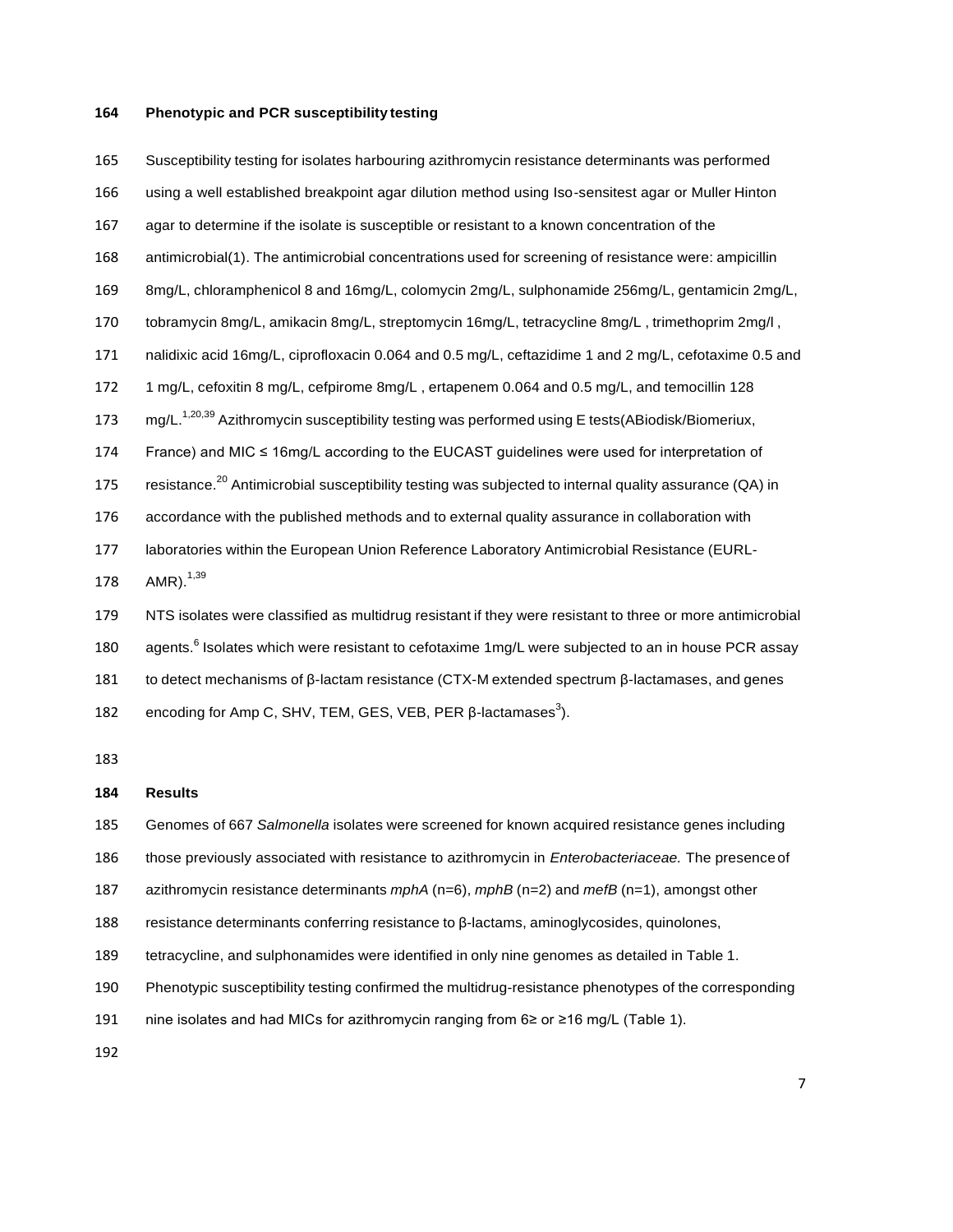Strains were confirmed to be NTS by MLST (MLST database : [http://mlst.warwick.ac.uk/mlst/\)](http://mlst.warwick.ac.uk/mlst/)) and

classical serology of which three were *S*.Typhimurium (ST19 and ST34), three *S*. Blockley (ST52),

and one each of *S*. Thompson (ST26), *S*. Ridge (novel ST not found in the MLST database) and *S*.

Kentucky (ST198) (Table 1).

Table 1 shows the epidemiological data and analysis of the mechanism of drug resistance, in

particular to azithromycin resistance detected by phenotypic (MIC), genetic (WGS) and

molecular(PCR) methods in the nine NTS isolates studied.

 In addition to the sequence type, we also investigated the whole genome similarity between the three *S*. Typhimurium and three *S*.Blockley isolates. The phylogenetic analysis and metadata of the *S*. 203 Typhimurium isolates indicated that they were not closely related (data not shown) and different genes (*mphA*, *mphB* and *mefB*) associated with azithromycin resistance/partial resistance were involved suggesting it had been acquired following separate events . In addition to the three *S*.Blockley isolates harbouring *mphA*, a further 16 *S*. Blockley isolates not included in the initial screening process were used as background isolates in the *S*. Blockley phylogenetic analysis (Supp. Table 1 and Fig.1). Six of the additional 16 *S*. Blockley isolates harboured the *mphA* gene.The resultant phylogeny separated the azithromycin resistant *S*. Blockley isolates harbouring *mphA* (cluster 3) from the azithromycin sensitive isolates (cluster 1 and 2) (Fig. 1). The diversity between the azithromycin resistant isolates was not consistent with them being derived from a single epidemiologically related event with SNP differences ranging from 0 – 50 (Fig. 1). The inferred point of insertion of the *mph*A gene in the azithromycin resistant *S*. Blockley population is indicated in Fig.1.

216 When the genomic context of the resistance genes was investigated, it was found that they were on contigs that showed homology to either chromosomes or plasmids. (Supp. Table 2 ).Bandage , Blast, Prokka and Artemis analysis of the nine *S*. Blockley isolates harbouring the *mphA* gene and the ten *mphA* negative *S*. Blockley isolates shows *mphA* being inserted downstream from a *livF* gene on a chromosomal contig (Fig. 2 and 3).The chromosomally mediated macrolide inactivation gene cluster *mphA*-*mrx*-*mphr(A)* which is flanked by IS*6100* and IS*26* elements is part of a larger composite transposon inserted within the coding sequence of the ribokinase gene(*rbsK*) in all the nine *S*.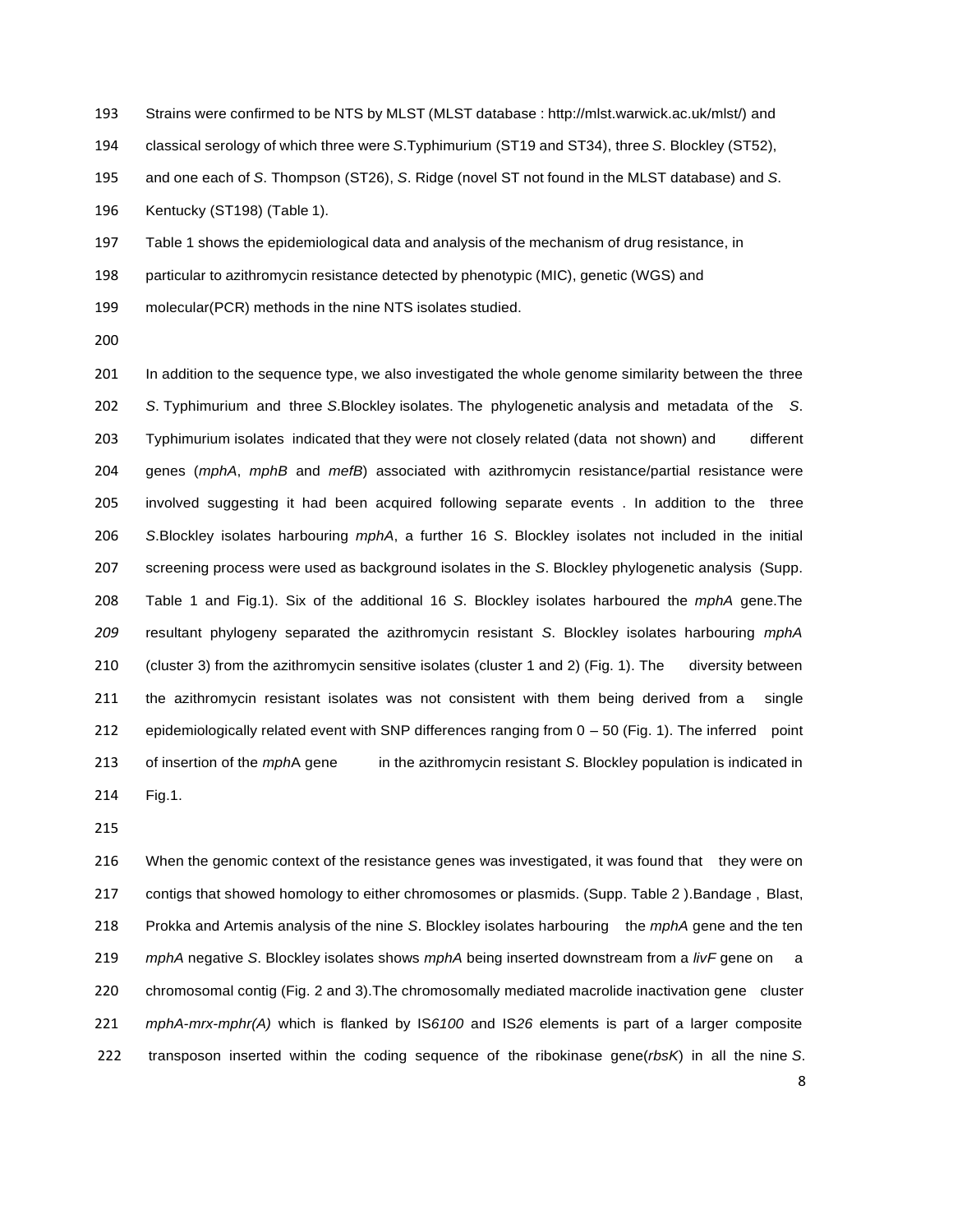Blockley isolates (Fig.2 and 3). However, we were not able to resolve the full island structure using Illumina data, so long read technology was used for a representative isolate.

 Wegenerated a total of 10913 2D MinION reads (both pass and fail were used) with a mean length of 3133 bp. When mapped using bwa mem, 9076 reads (83%) mapped back to the Illumina only assembly of H123780513 giving an average depth of 5.8x. This depth of coverage is not sufficient for de novo assembly, so a hybrid assembly approach was used. The hybrid Illumina-MinION assembly resolved the complete structure of the c.17kb Salmonella Azithromycin Resistance Genomic island (SARGI)(Fig.3).The island harboured tetracycline and aminoglycoside resistance genes as well as phage and plasmid remnants.

232 There are various ways of detecting plasmids from WGS sequence data using bioinformatic tools, 40,41 but in this study we used classical plasmid extraction analysis to show that all the azithromycin sensitive isolates (except for 140242 which is a MDR isolate) were plasmid free (Fig.1 and sup Fig.1) . PlasmidFinder confirmed the absence of known replicon sequence types in the respective genomes. Two of the *mphA* positive *S*. Blockley isolates (H123780513 and 73633) did not harbour any plasmids while the other isolates had an incN,colpVC or col156 plasmid which did not seem to be associated with the azithromycin resistance (Fig.1). Preliminary Bandage, Blast, Prokka , Artemis and PlasmidFinder analysis also suggests that the *mphA* gene is present on a incFIB(K) plasmid in *S*. Thompson, incA/C2 plasmid in *S*. Ridge and on either an incQ1 or incH12 plasmid in *S*. Typhimurium (data not shown). Characterisation of the complete resistance regions in each of the plasmids belonging to the different serovars were not carried out as it was beyond the remit of this study.

 The age of the nine cases from whom the isolates were acquired ranged from 5 to 79 years and five 245 were males (Table 1). The nine isolates were recovered from urine ( $n=1$ ) and stool ( $n=8$ ) and were multidrug resistant. One isolate was acquired from a case with history of recent travel to Egypt and was identified as a *S*. Kentucky. The isolate was confirmed to be an AmpC producer by both phenotypic (ceftoxamine MIC> 1 mg/L and cefoxitin MIC> 8mg/L) and molecular methods (PCR 249 demonstrated *bla* **c**MY-2<sup></sup> gene). Another multidrug resistant isolate identified as S Ridge, was acquired from a case with underlying immunosuppression (post bone marrow transplant) and had recent exposure to antibiotics.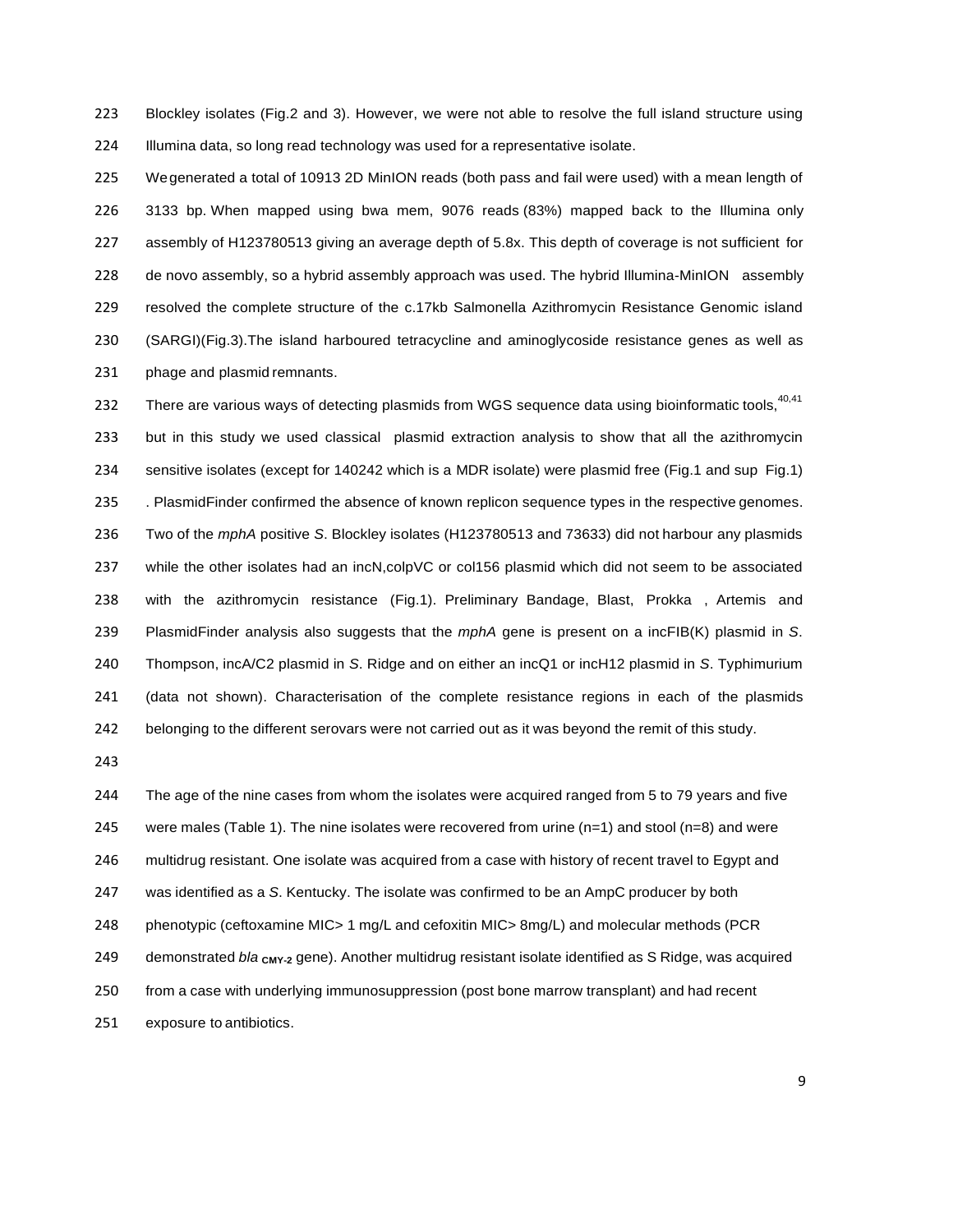- The azithromycin MICs of the six non *S*.Blockley and nine *S*.Blockley isolates showed that the
- presence of the *mphA* gene was associated with MIC≥16mg/L, while presence of *mefB* or *mphB* was
- not associated with MIC≥16 mg/L (Table 1 and supp. Table 1).

### **Discussion**

- Multidrug resistance in typhoidal and non-typhoidal *Salmonella* is an emerging threat to public
- 258 health.<sup>3,4,5,6,8</sup> Azithromycin is being used as the preferred antimicrobial agent to treat cases of
- uncomplicated enteric fever from Asia and multidrug drug resistant NTS in the immunosuppressed or
- with invasive infections. However there are emerging reports of azithromycin resistance in cases of
- 261 enteric fever as well as invasive NTS infection.<sup>9,10,12,42,43</sup>
- The incidence of azithromycin resistance is increasing in *E coli, Klebsiella* and *Shigella*.Azithromycin resistant *Shigella* spp isolated from men who have sex with men (MSM) who had previous multiple 264 exposures to azithromycin have been reported.<sup>44</sup> Decreased susceptibility to azithromycin (DSA) is defined as a strain of *Shigella* with azithromycin MIC>16mg/L; such strains often harbour genes *ermB* 266 and *mphA* which are plasmid encoded and are associated with clinical failure.<sup>44,45,46</sup> A Canadian study showed that strains of *S flexneri* isolated from MSM harboured *mph*A gene and had azithromycin MIC > 64 mg/L.45

 This study identified the presence of known azithromycin resistance determinants in 15 *Salmonella* isolates. Twelve out of the 15 isolates encoded the *mphA* gene and these isolates had azithromycin MIC between 16 mg/L to 96 mg/L, none of these isolates carried *ermB* (Table 1). Two isolates encoded only *mphB* while one isolate encoded only *mefB*; these three isolates all had azithromycin MICs less than 16 mg/L. These results indicate that carriage of only *mphB* or *mefB* may not lead to azithromycin resistance in *Salmonella*, as described previously in *S. flexneri*, <sup>44</sup>and that the presence of other genes, such as the *erm* cluster/genes or chromosomal mutations in the *rrl* ribosomal genes, may be required for a synergistic effect to produce higher resistance to azithromycin (or azalide group).<sup>14</sup> However larger studies with a more diverse set of *Salmonellae*, and more in depth functional characterisations, are needed to understand the resistance mechanisms associated with these genes.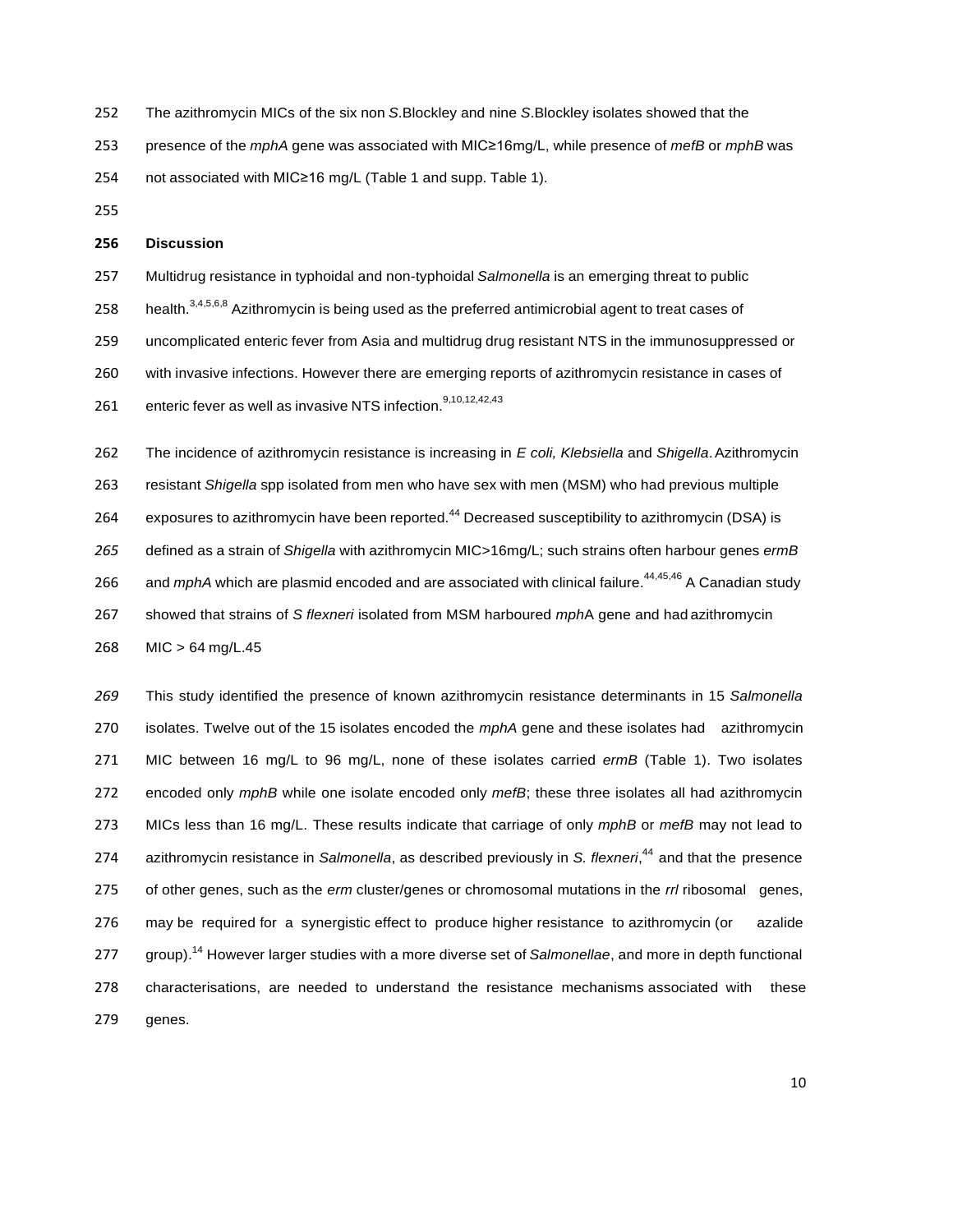The single isolate of *S*. Kentucky which was a AmpC producer and carried the *bla* cmy-2 gene was 281 associated with travel to Egypt, a finding consistent with previous studies. This isolate was typed as 282 ST198 Kentucky and this serovar has been reported to be an ESBL producer.<sup>47</sup>

 It is interesting to note that the 15 *Salmonella* isolates were multidrug resistant and the presence of plasmids and mobile genetic elements may have played a crucial role in acquisition of resistance to multiple agents. There were various mechanisms involved in high level azithromycin resistance in the different *Salmonella* serovars studied, conferred either on the chromosome or plasmid. In *S*.Blockley azithromycin resistance was not associated with the presence of a plasmid but rather a chromosomally mediated macrolide inactivation gene cluster *mphA*-*mrx*-*mphr(A).* The macrolide inactivation gene cluster was part of a novel SARGI which was inserted in the same chromosomal *rbsK* gene in all the azithromycin resistant *S*. Blockley isolates (Fig.3).This chromosomal *mphA*-*mrx- mphr(A)* gene cluster has not been described previously in Salmonellae but has been recently 292 characterised in a genomic island in *Proteus mirabilis*.<sup>48</sup> The complete structure of the azithromycin drug island in *S*. Blockley (Fig.3) was deduced by hybrid genome assembly of long MinION reads and short Illumina reads. Recently the *mphA* gene was shown to be present on a plasmid encoded drug island in *Salmonella* Corvallis.12This plasmid drug island differed from the one described in the current study as it did not have the same macrolide inactivation cluster. Azithromycin resistance in *S*.Typhimurium, *S*.Thompson and *S*.Ridge was associated to the presence of the *mphA* gene located on a plasmid. The plasmids associated to the *mphA* gene in each of these serovars, *S*.Typhimurium (incQ1 or incHI2), *S*.Ridge(incA/C2), *S*.Thompson(incFIB(K)) differed from the one described by Villa et al, 2015<sup>12</sup> for *S*. Corvallis as well as the incFII plasmid associated with azithromycin resistance in *Shigella*, <sup>46</sup> thus providing further evidence of multiple modes of transmission for azithromycin resistance.

 The presence of *S*. Blockley isolates with chromosomally mediated high levels of azithromycin resistance in the UK population is a cause of concern. This stable chromosomal resistance may lead to the dissemination of resistant clones that can cause outbreaks. Phylogenetic analysis of the nine azithromycin resistant and ten background susceptible *S*. Blockley isolates studied indicated that the majority of the resistant isolates are not clonally related and the probable point of insertion of the *mphA* gene in the population is indicated on the phylogenetic tree (Fig.1) . Clonal relatedness were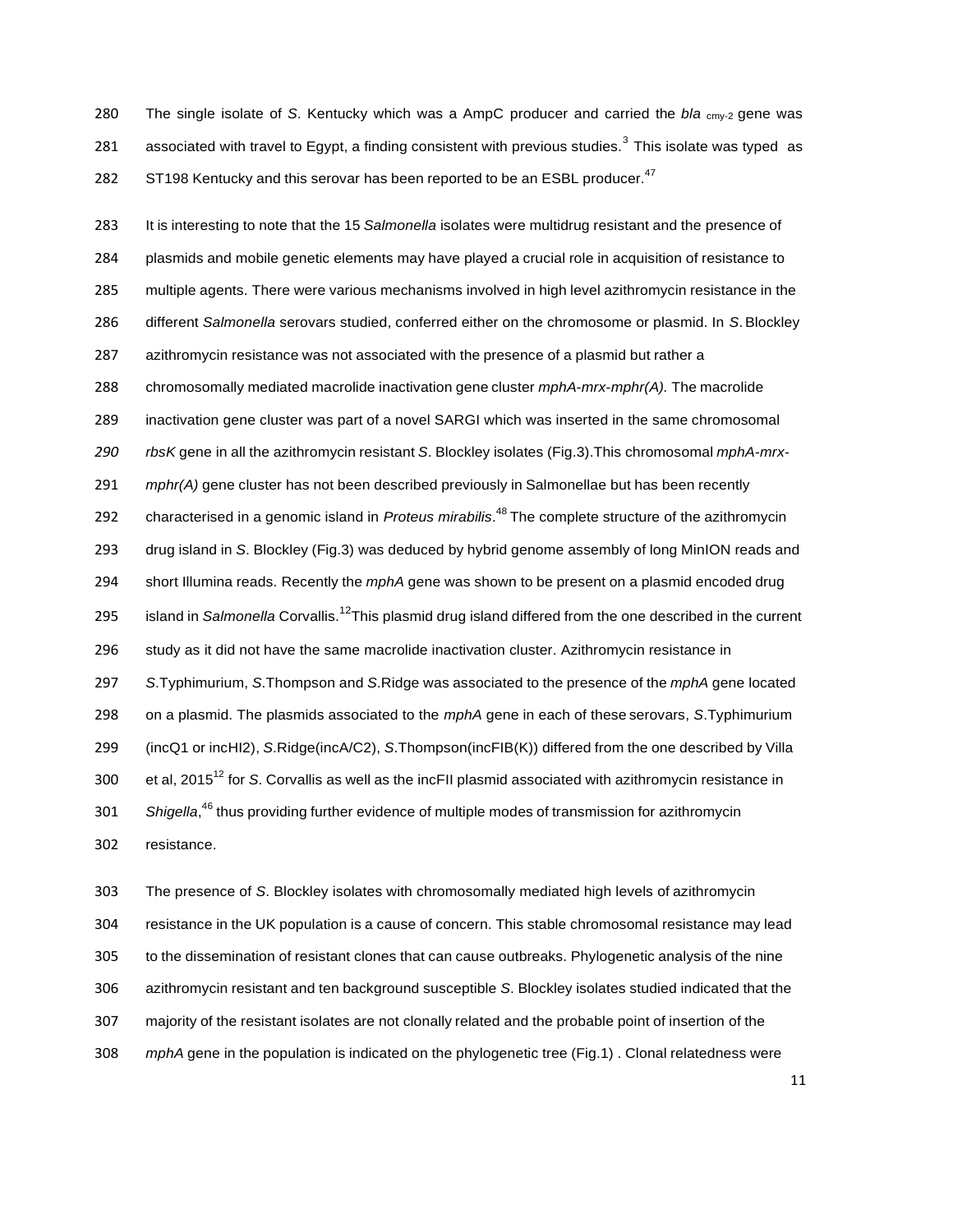observed for two resistant isolates (78657 and 90479) which were isolated from the same patient a few months apart (probable treatment failure), as well as 63017 and 73615 isolated from two separate cases in London and West Midland (possible undetected outbreak clone) (Supp. Table 1 and Fig.1). Screening for azithromycin resistance is not conducted routinely but should be encouraged as in the past 3 years there has been 16 -26 *S*. Blockley isolates submitted to GBRU each year with most being domestically acquired (PHEdata).

 There is also a cause of concern as plasmid mediated resistance to azithromycin is arising in multiple *Salmonella* serovars in the UK that may lead to easier and widespread onwards transmission of resistance. This rise of both chromosomally and plasmid mediated azithromycin resistance may be due to the increase of azithromycin usage and increase of azithromycin resistance in other 319 Enterobacteriaceae populations.<sup>7,14,49</sup>

 This study demonstrated the utility of WGS data as a rapid screening tool allowing many hundreds of isolates to be investigated for antimicrobial resistance determinants not routinely assayed using phenotypic tests. The availability of WGS data as well as phenotypic and epidemiological investigations allows emerging threats, such as azithromycin resistance in Enterobacteriaceae, to be monitored in a cost effective and timely manner. High throughtput screening for surveillance is not only beneficial for public health purposes as it allows to detect the presence of azithromycin resistance in the population but enhanced surveillance of patients can be carried out to understand onwards transmission. Such data in turn can be used to inform clinicians to administer appropriate treatment. At present there is no clinical breakpoints for azithromycin that have been defined for Enterobactericeae by EUCAST or CLSI. However, further work on strains of NTS and those causing enteric fever needs to be undertaken to establish if 16 mg/L is the clinically relevant clinical MIC for azithromycin in *Salmonella* spp. This ECOFF established from wild type strains seems very high compared to clinical MICs for other Gram positive and Gram negative bacteria, however azithromycin 334 has a very high tissue: serum concentration ratio.<sup>50</sup>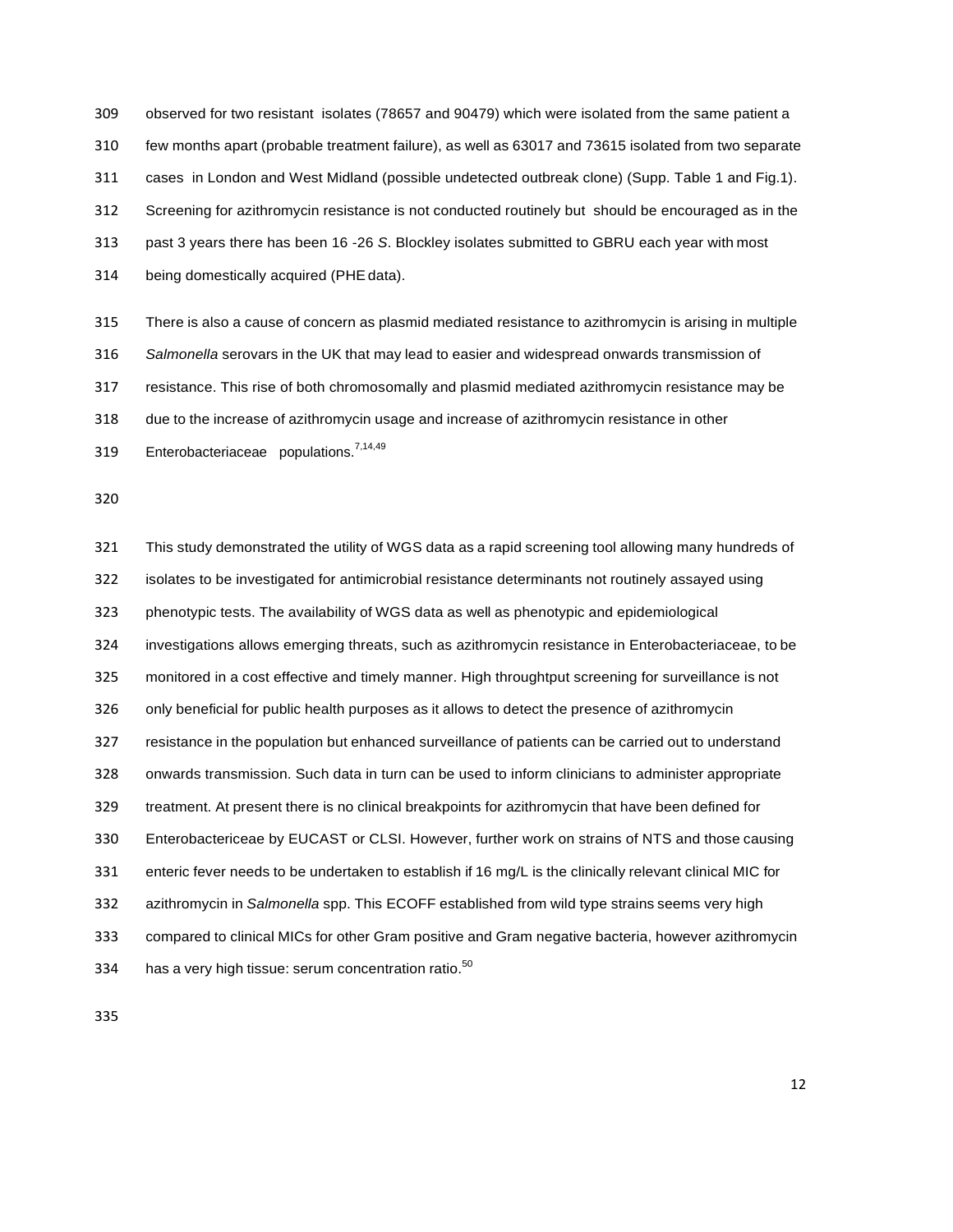Using WGS for detection of antibiotic resistance also lends itself to data sharing, enabling

international collaboration in the monitoring of this global threat. As part of this approach, continued

phenotypic characterisation of antimicrobial resistance for a subset of isolates is vital to ensure that

novel resistance mechanisms are discovered.

One of the limitations of this study is the absence of a complete clinical history of each case. This

prevents us correlating our work with clinical outcome. Moreover most of the isolates were from stool

specimens and the cases may not have received antimicrobials if they had self limiting infections.

## **Conclusion**

 Azithromycin resistance is probably under-reported in the UK and globally as front line laboratories do not test for azithromycin resistance in NTS due to the cost. This study has shown that WGS is an effective method for screening large numbers of isolates for known resistance determinants . Further clinical studies are needed to establish the role of various resistance genes in determination of clinical MIC in conjunction with WGS. Even though the numbers of azithromycin resistance in *Salmonella* spp. from the UK remained low (15/683 isolates studied), the detection of azithromycin resistance in multiple serovars of *Salmonella* is a matter of concern and regular monitoring and surveillance should be a priority .

## **Acknowledgements**

## The authors would like to thank Prof Neil Woodford from Bacteriology Reference Department , Public

- Health England for the support during this pilot project, as well as colleagues in the Salmonella
- Reference Service, Genome Sequencing and Development Unit and Infectious Disease Informatics at
- Colindale for their contribution to this work. Thanks to Dr. Kathie Grant for critically reading the
- manuscript.

## **Funding declaration**

- This study was supported by internalfunding
- **Transparency declaration**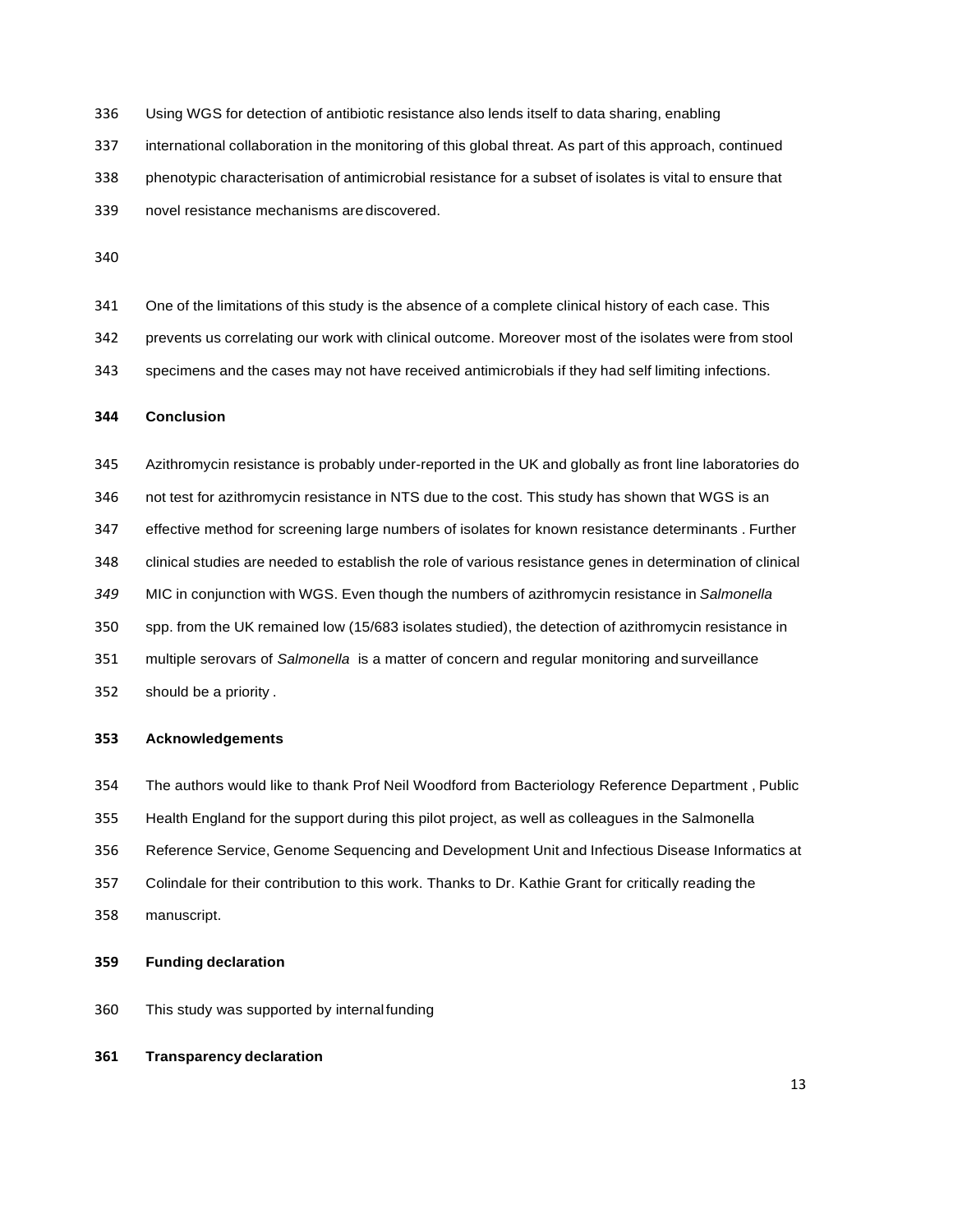| 362                      |                | None to declare                                                                                                                                                                                                                                                                                                  |
|--------------------------|----------------|------------------------------------------------------------------------------------------------------------------------------------------------------------------------------------------------------------------------------------------------------------------------------------------------------------------|
| 363                      |                | <b>Supplementary Data</b>                                                                                                                                                                                                                                                                                        |
| 364                      |                | Supp. Table 1 and 2. Supp. Fig.1                                                                                                                                                                                                                                                                                 |
| 365                      |                |                                                                                                                                                                                                                                                                                                                  |
| 366                      |                |                                                                                                                                                                                                                                                                                                                  |
| 367                      |                |                                                                                                                                                                                                                                                                                                                  |
| 368                      |                | <b>References</b>                                                                                                                                                                                                                                                                                                |
| 369                      |                |                                                                                                                                                                                                                                                                                                                  |
| 370<br>371<br>372        | 1 <sub>1</sub> | Threlfall ET, Fisher IST, Ward LR et al. Harmonization of antibiotic susceptibility testing for<br>Salmonella: Results of a study by 18 National Reference Laboratories within the European<br>Union-Funded Enter-Net Group Enter-net. Microb Drug Resist 1999;5:195-200.                                        |
| 373<br>374<br>375        | 2.             | World Health Organisation. Antimicrobial resistance: global report on surveillance 2014.<br>WHO; 2014. p. 257. Available from:<br>http://www.who.int/drugresistance/documents/surveillancereport/en/                                                                                                             |
| 376<br>377<br>378        | 3.             | Burke L, Hopkins KL, Meunier D et al. Resistance to third-generation cephalosporins in<br>human non-typhoidal Salmonella enterica isolates from England and Wales, 2010-12. J<br>Antimicrob Chemother 2014;69:977-81.                                                                                            |
| 379<br>380               | 4.             | Clark TW, Daneshvar C, Pareek M et al. Enteric fever in a UK regional infectious diseases<br>unit: a 10 year retrospective review. J Infect 2010; 60:91-8.                                                                                                                                                       |
| 381<br>382<br>383<br>384 | 5.             | Pokharel BM, Koirala J, Dahal RK et al. Multidrug-resistant and extended-spectrum beta-<br>lactamase (ESBL)-producing Salmonella enterica (serotypes Typhi and Paratyphi A) from<br>blood isolates in Nepal: surveillance of resistance and a search for newer alternatives. Int J<br>Infect Dis 2006; 10:434-8. |
| 385<br>386               | 6.             | Parry CM, Threlfall EJ. 2008. Antimicrobial resistance in typhoidal and nontyphoidal<br>salmonellae. Curr Opin Infect Dis 2008; 21:531-8.                                                                                                                                                                        |
| 387<br>388<br>389        | 7.             | Vlieghe ER, Phe T, De Smet B et al. Azithromycin and Ciprofloxacin resistance in Salmonella<br>bloodstream infections in Cambodian adults. PLOS Negl Trop. Dis 2012; e1933.<br>doi:10.1371/journal.pntd.0001933.                                                                                                 |
| 390<br>391<br>392        | 8.             | Parry CM, Thomas S, Aspinall EJ et al. A retrospective study of secondary bacteraemia in<br>hospitalised adults with community acquired non-typhoidal Salmonella gastroenteritis. BMC<br>Infect Dis 2014; 13:107.                                                                                                |
| 393<br>394               | 9.             | Threlfall JE, de pinna E, Day M et al.Alternatives to Cipro floxacin use for Enteric Fever,<br>United Kingdom. Emerg Infect Dis2008;14:860-1.                                                                                                                                                                    |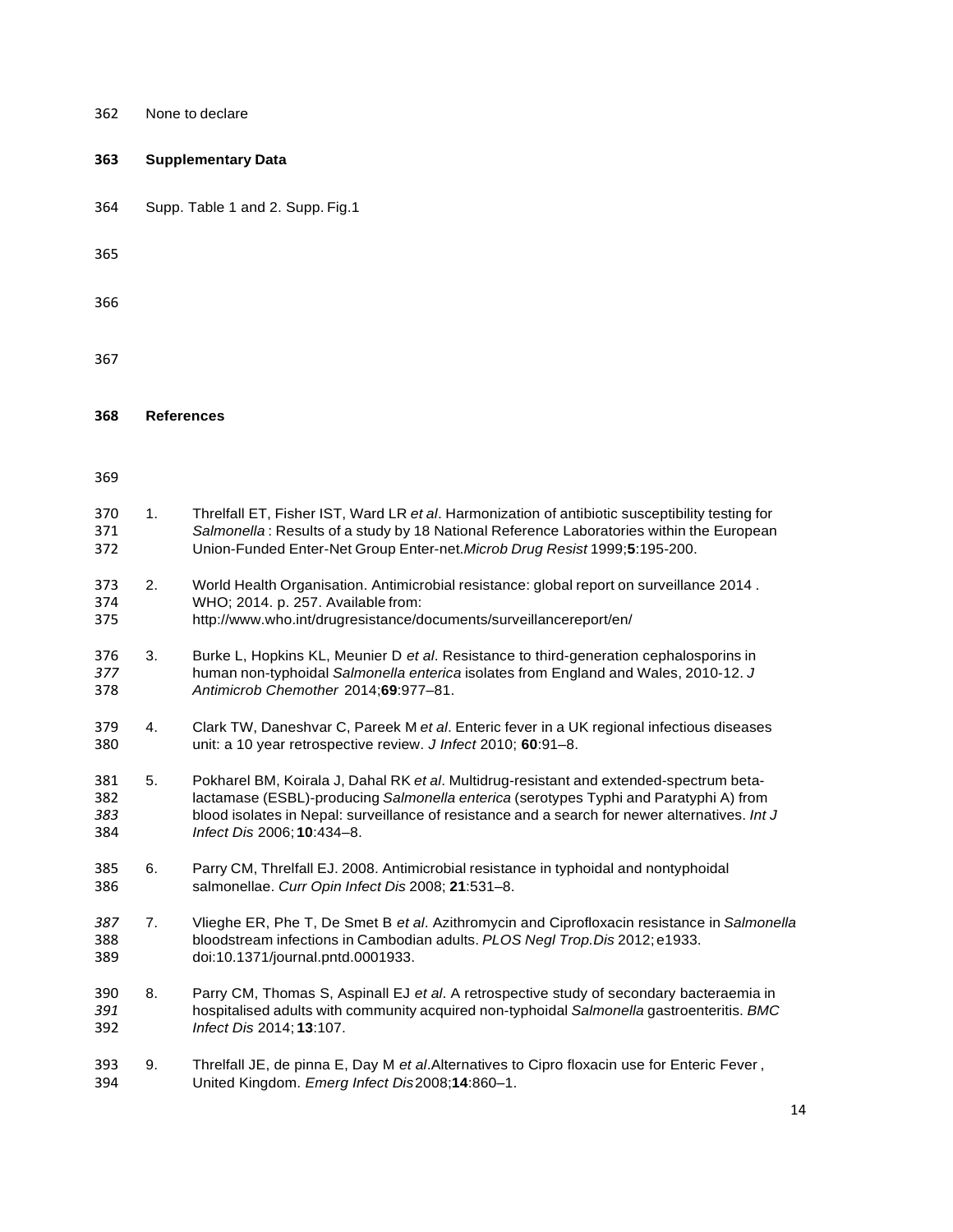- 10. Frenck RW, Nakhla I, Sultan Y *et a*l. Azithromycin versus ceftriaxone for the treatment of uncomplicated typhoid fever in children. *Clin Infect Dis* 2000; **31**:1134–8.
- 11. Sjölund-Karlsson M, Joyce K, Blickenstaff K *et al*.Ball T, Haro J, Medalla FM, et al.2011. Antimicrobial susceptibility to azithromycin among *Salmonella enterica* isolates from the United States. *Antimicrob Agents Chemother* 2011; **55**:3985–9.
- 400 12. Villa L, Guerra B, Schmoger S *et al.* IncA/C plasmid carrying *bla*<sub>NDM-1</sub>, *bla*<sub>CMY-16</sub> and *fosA3* in 401 Salmonella enterica Corvallis from a migratory wild bird in Germany. Antimicrob. Agents *Salmonella enterica* Corvallis from a migratory wild bird in Germany. *Antimicrob.Agents Chemother* 2015;**59**:6597-6600.
- 13 Nguyen MCP, Woerther PL, Bouvet M *et al*. *Escherichia coli* as reservoir for macrolide resistance genes*. Emer Infect Dis* 2009.**15**:1648-1650.
- 14. Leclercq R. Mechanisms of resistance to macrolides and lincosamides: nature of the resistance elements and their clinical implications. *Clin Infect Dis* 2002;**34**:482-492.
- 15. Ojo KK, Ulep C, Van Kirk N *et al*. The *mef(A)* gene predominates among seven macrolide resistance genes identified in gram-negative strains representing 13 genera, isolated from healthy Portugese children. *Antimicrob Agents Chemother* 2004;**48**:3451-6.
- 16. Arthur M. Andremont A, Courvalin P. Distribution of erythromycin esterase and rRNA methylase genes in members of the family Enterobacteriaceae highly resistant to erythromycin. *Antimicrob Agents Chemother* 1987;**31**:404-9.
- 17. O'Hara K, Kanda T, Ohmiya K *et al*. Purification and characterization of macrolide 2'- phosphotransferase from a strain of *Escherichia coli* that is highly resistant to erythromycin. *Antimicrob. Agents Chemother*1989;**3**:1354-7.
- 18. Malbruny B, Nagai K, Coquemont M *et al*. Resistance to macrolides in clinical isolates of *Streptococcus pyogene*s due to ribosomal mutations. *J Antimicrob Chemother* 2002; :935-9.
- 19. Ashton PM, Nair S, Peters TM *et al*. Identification of *Salmonella* for public health surveillance using whole genome sequencing. *PeerJ* 2016 ; **4**:e1752. doi:10.7717/peerj.1752.
- 422 20. EUCAST. European Committee on Antimicrobial Susceptibility Testing Breakpoint tables for<br>423 **Exercita interpretation of MICs and zone diameters European Committee on Antimicrobial Susceptibi** 423 interpretation of MICs and zone diameters European Committee on Antimicrobial Susceptibility<br>424 Testing Breakpoint tables for interpretation of MICs and zone diameters. 2014:0–79. Available Testing Breakpoint tables for interpretation of MICs and zone diameters. 2014;0–79. Available from:
- [http://www.eucast.org/fileadmin/src/media/PDFs/EUCAST\\_files/Breakpoint\\_tables/Breakpoint\\_](http://www.eucast.org/fileadmin/src/media/PDFs/EUCAST_files/Breakpoint_tables/Breakpoint_) table\_v\_4.0.pdf
- 21. Koser CU, Ellington MJ, Cartwright EJP *et a*l. Routine use of microbial whole genome sequencing in diagnostic and public health microbiology. *PLOS Path* 2012; **8**: e1002824
- Achtman M, Wain J., Weill, F X *et a*l. Multilocus sequence typing as a replacement for serotyping in *Salmonella enterica*. *PLoS Pathog* 2012; **8**: e1002776 22.

- Zankari E, Hasman H, Kaas RS *et al*. Genotyping using whole genome sequencing is a realistic alternative to surveillance based on phenotypic antimicrobial susceptibility testing. *J Antimicro Chemother* 2012.**68**:771-777. 23.
- Stoesser N, Batty EM, Eyre DW *et al*. Predicting antimicrobial susceptibilities for *Escherichia coli* and *Klebsiella pneumoniae* isolates using whole genome sequence data. *J Antimicrob Chemother* 2013.**68**:2234-2244. 24.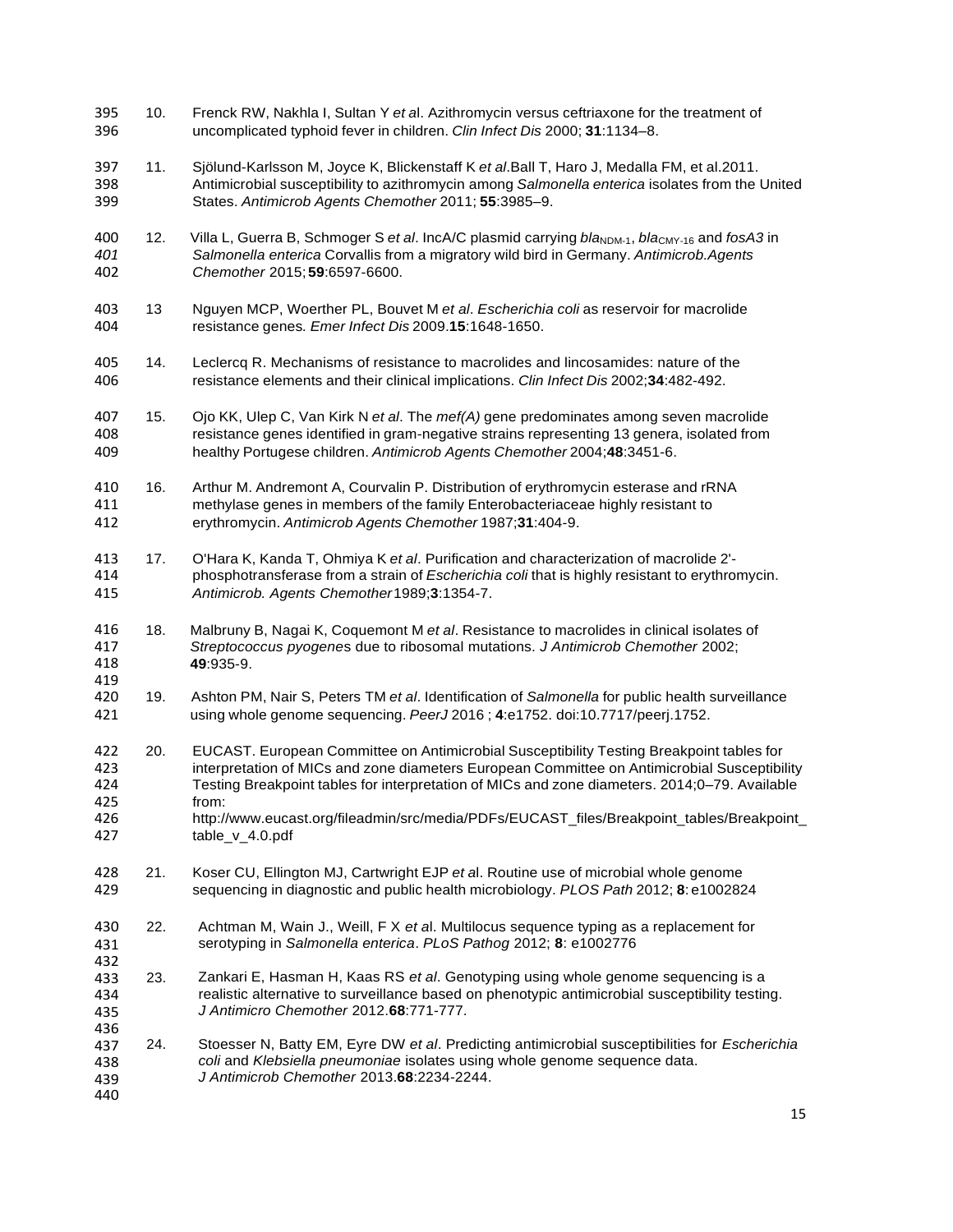| 441<br>442                      | 25. | Gordon NC, Price JR, Cole K et al. Prediction of Staphylococcus aureus antimicrobial<br>resistance by whole genome sequencing. J Clin Microb 2014; 52:1182-1190.                                                                                                   |
|---------------------------------|-----|--------------------------------------------------------------------------------------------------------------------------------------------------------------------------------------------------------------------------------------------------------------------|
| 443<br>444<br>445<br>446        | 26. | World Health Organisation IP. Antigenic Formulae of the Salmonella Serovars [Internet]. 9 <sup>th</sup><br>edition. 2007 [cited 2014 Oct 12]. Available from:<br>http://www.pasteur.fr/ip/portal/action/WebdriveActionEvent/oid/01s-000036-089                     |
| 447<br>448<br>449<br>450        | 27. | Ward LR, de Sa JD, Rowe B. A phage-typing scheme for Salmonella enteritidis. Epidemiol<br>Infect 1987;99:291-4.                                                                                                                                                    |
| 451<br>452                      | 28. | Ashton PM, Nair S, Dallman T et al. MinION nanopore sequencing identifies the position and<br>structure of a bacterial antibiotic resistance island. Nat Biotechnol. 2015;33:296-300.                                                                              |
| 453<br>454<br>455               | 29. | Doumith M, Day M, Ciesielczuk H et al. Rapid identification of major Escherichia coli sequence<br>types causing urinary tract and bloodstream infections. J Clin Microbiol 2015;53:160-6.                                                                          |
| 456<br>457<br>458               | 30. | Ashton PM, Peters T, Ameh L et al. Whole Genome Sequencing for the Retrospective<br>Salmonella Typhimurium DT 8. 2015. PLoS Curr 2015; 10:7. doi:<br>10.1371/currents.outbreaks.2c05a47d292f376afc5a6fcdd8a7a3b6                                                   |
| 459<br>460<br>461               | 31. | Li H, Durbin R. Fast and accurate short read alignment with Burrows-Wheeler transform.<br>Bioinformatics 2009;25:1754-60                                                                                                                                           |
| 462<br>463<br>464<br>465        | 32. | DePristo MA, Banks E, Poplin R et al.A framework for variation discovery and<br>genotyping using next-generation DNA sequencing data. Nat Genet 2011; 43:491-8.                                                                                                    |
| 466<br>467<br>468               | 33. | Wicks RR, Schultz MB, Zobel J and Holt KE. Bandage : interactive visualisation of de<br>novo genome assemblies. Bioinformatics 2015. 31:3350-2                                                                                                                     |
| 469<br>470                      | 34. | Seeman T. Prokka: rapid prokaryotic genome annotation. Bioinformatics 2014;30:<br>2068-9.                                                                                                                                                                          |
| 471<br>472<br>473               | 35. | Sullivan MJ, Petty NK, Beatson SA. Easyfig: a genome comparison visualiser. Bioinformatics<br>2011;27:1009-1010.                                                                                                                                                   |
| 474<br>475<br>476<br>477        | 36. | Carattoli A, Zankari E, García-Fernández A et al. In silico detection and typing of plasmids<br>using PlasmidFinder and plasmid multilocus sequence typing. Antimicrob Agents Chemother<br>2014; 58:3895-903.                                                      |
| 478<br>479<br>480<br>481<br>482 | 37. | Aktas Z, Day M, Kayacan CB et al. Molecular characterization of Salmonella Typhimurium<br>and Salmonella Enteritidis by plasmid analysis and pulsed-field gel electrophoresis.<br>Int J Antimicrob Agents 2007.30:541-5.                                           |
| 483<br>484<br>485               | 38. | Kado CI, Liu ST. Rapid procedure for detection of large and small plasmids. J Bacteriol<br>1981;145:1365-1373.                                                                                                                                                     |
| 486<br>487<br>488               | 39. | Meakins S, Fisher IST, Berghold C et al. Antimicrobial Drug Resistance in Human<br>Nontyphoidal Salmonella Isolates in Europe 2000 - 2004 : A Report from the Enter-net<br>International Surveillance Network Microb Drug Resist 2008;14:31-5.14(1):1-6.           |
| 489<br>490<br>491               | 40. | Lanza VF, de Toro M, Garcill'an-Barcia et al. Plasmid flux in Escherichia coli ST131<br>sublineages, analyzed by plasmid constellation network (placnet), a new method for plasmid<br>reconstruction from whole genome sequences. PLoS Genetics 2014; 10:e1004766. |
| 492<br>493                      | 41. | Antipov D, Hartwick N, Shen M et al. PlasmidSPAdes: Assembling plasmids from Whole<br>Genome Sequencing data. bioRxiv 2016 ; doi: http://dx.doi.org/10.1101/048942.                                                                                                |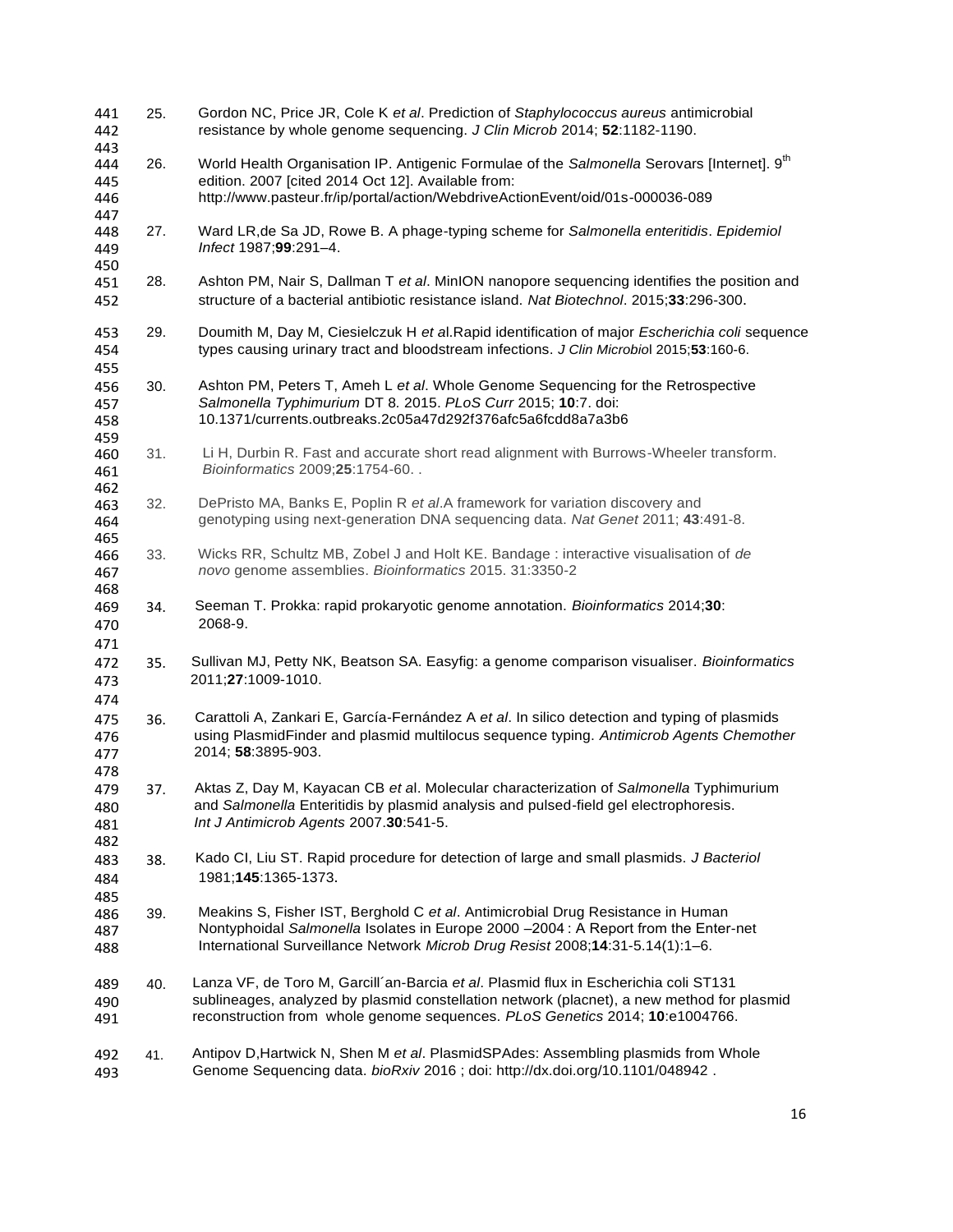- Hassing R-J, Goessens WHF, van Pelt W *et a*l.*Salmonella* subtypes with increased MICs for azithromycin in travelers returned to The Netherlands. *Emerg Infect Dis* 2014;**20**:705–8. 494 42. 495
- Molloy A, Nair S, Cooke FJ *et al*. First report of *Salmonella enterica* Serotype Paratyphi A Azithromycin resistance leading to treatment failure. *J Clin Microbiol* 2010. **48**:4655-4657. 496 43. 497
- Heiman KE, Karlsson M, Grass J *et al*. Notes from the field: *Shigella* with decreased susceptibility to Azithromycin among men who have sex with men — United States, 2002– 2013. Atlanta;Morbidity and Mortality Weekly Report /Vol.63/No.6, 2014. Available from: <http://www.cdc.gov/mmwr/preview/mmwrhtml/mm6306a4.htm> 498 44. 499 500 501
- Gaudreau C, Barkati S, Leduc J *et al Shigella* spp. with reduced azithromycin susceptibility, Quebec, Canada, 2012-2013. *Emerg Infect Dis* 2014;**20**:854-856. 502 45. 503
- Baker KS, Dallman TJ, Ashton PM *et a*l. Intercontinental dissemination of azithromycinresistant shigellosis through sexual transmission: a cross-sectional study.*Lancet Infect Dis*  2015;**15**:913-21.. 504 46. 505 506
- Le Hello S, Harris D, Bouchrit B *et a*l. Highly drug resistant *Salmonella enterica* serotype Kentucky ST198-X1 : A microbiological study. *Lancet Infect* 2013;**13**:672-9. 507 47. 508
- Lei C-W, Zhang A-Y, Liu B-H *et al*. Two novel Salmonella Genomic Island 1 variants in *Proteus mirabilis* isolates from swine farms in China. *Antimicrob Agents Chemother* 2015; **59**:4336-4338 509 48. 510 511
- Boumghar-Bourtchai L, Mariani-Kurkdjian P, Bingen E *et al*. Macrolide-Resistant *Shigella sonnei*. *Emer Infect Dis* 2008;**8**:1297-1299. 512 49. 513
- Grayson ML.Kucers' The Use of Antibiotics Sixth Edition: A clinical review of antibacterial, antifungal and antiviral drugs. 6th ed. KCRC Press; 2010. Available from: Copy. <http://online.vitalsource.com/books/9781444120431/id/pg805> 514 50. 515 516
- 517
- 518
- 519

522

523

524

#### **Figures** 525

527

- 528<br>529 Figure 1:
- 530 Phylogenetic relationship between azithromycin resistant and susceptible *S*. Blockley isolates
- 531 circulating in the UK between 2012 2015. Phylogentic tree generated by SNP analysis. 73626 was<br>532 the reference strain used for de novo assembly for SNP detection. Insertion point of *mphA* into S.
- 532 the reference strain used for de novo assembly for SNP detection. Insertion point of *mphA* into *S*.
- 533 Blockley population indicated. Presence (inc group)/absence of plasmid, year of isolation and location<br>534 shown beside isolate number. shown beside isolate number.

535 536 Figure 2 :

537 Bandage assembly of nodes(contigs) from susceptible and resistant *S*. Blockley isolates. Bandage

- allows visualisation of how contigs (in gray) are possibly connected (in black) to each other. The
- 539 genes of interest (in this case *livF*, *rbsK* and *mphA*) are then blasted against all the assembled contigs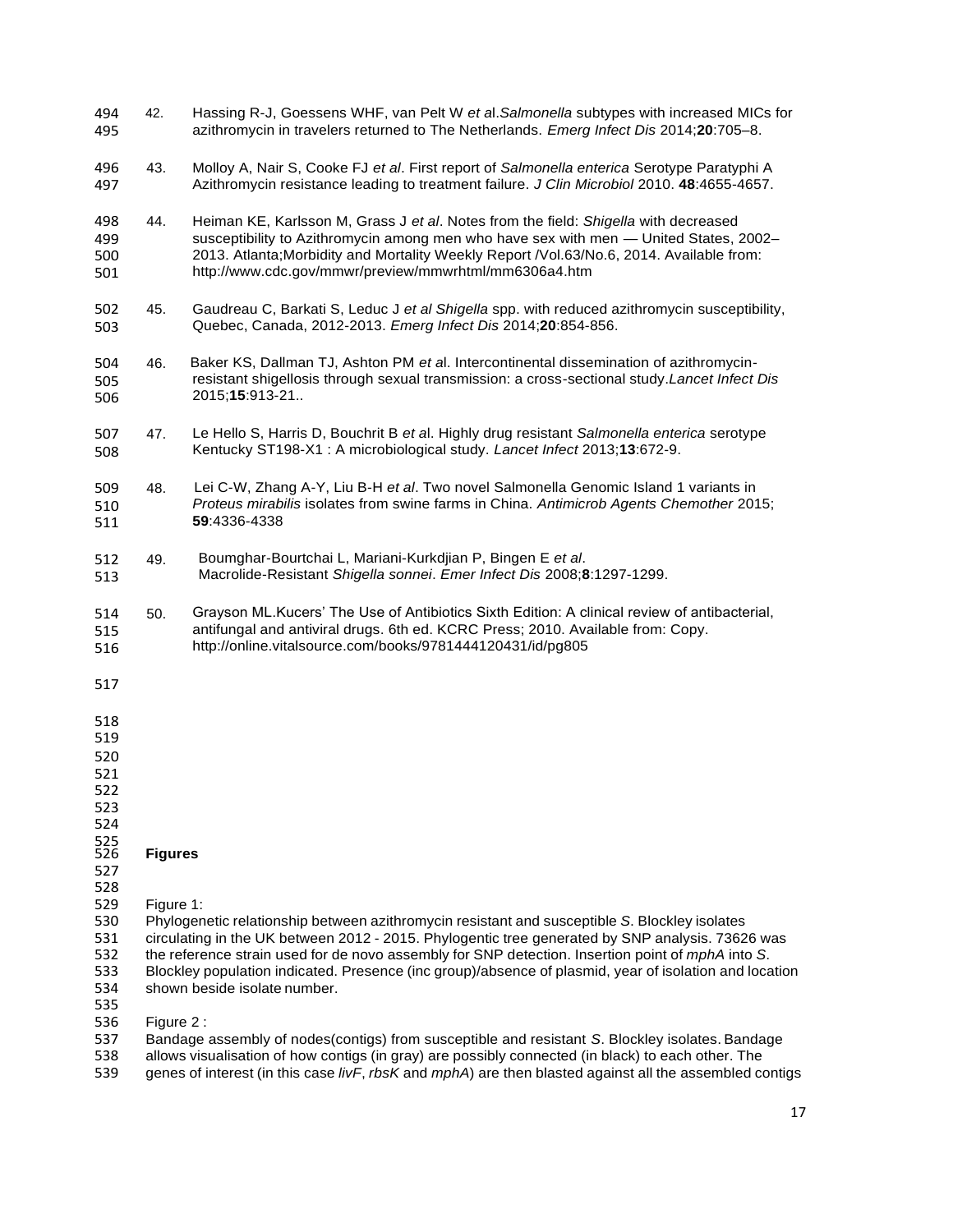| 540        | and its location determined. Regions around the genes of interest can then be determined using                                                   |
|------------|--------------------------------------------------------------------------------------------------------------------------------------------------|
| 541        | Artemis.                                                                                                                                         |
| 542        | (a) livF and rbsK located on a chromosomal node 5 in a azithromycin susceptible S. Blockley                                                      |
| 543        | isolate. mphA not present.                                                                                                                       |
| 544        | (b) mphA gene (azithromycin resistance) and the other regions associated to resistance (node                                                     |
| 545        | 27, 23, 20) is inserted in between rbsK in a azithromycin resistant S. Blockley isolate.                                                         |
| 546        | The figure appears in colour in the online version of JAC and in black and white in the print version of                                         |
| 547        | JAC.                                                                                                                                             |
| 548        |                                                                                                                                                  |
| 549        |                                                                                                                                                  |
| 550        | Figure 3:                                                                                                                                        |
| 551        | The chromosomal insertion site of the azithromycin resistance gene (mphA) and possible structure of                                              |
| 552        | the Salmonella Azithromycin Resistance Genomic Island (SARGI).                                                                                   |
| 553        | Chromosomal nodes are based on bandage assembly (Fig. 2). Insertion site of                                                                      |
| 554        | drug island in rbsK depicted by blue lines. Postulated structure of drug island,                                                                 |
| 555        |                                                                                                                                                  |
|            |                                                                                                                                                  |
| 556        | neo - aminoglycoside, tet-tetracycline,                                                                                                          |
| 557        | mphA- macrolide (azithromycin), mrx - major facilitator protein, mphr(A) - macrolide repressor A,                                                |
| 558        | tnp - transposase                                                                                                                                |
| 559        | The figure appears in colour in the online version of JAC and in black and white in the print version of                                         |
| 560        | JAC.                                                                                                                                             |
| 561        |                                                                                                                                                  |
| 562        |                                                                                                                                                  |
| 563        |                                                                                                                                                  |
| 564        |                                                                                                                                                  |
| 565        |                                                                                                                                                  |
| 566        | <b>Table</b>                                                                                                                                     |
| 567        |                                                                                                                                                  |
|            |                                                                                                                                                  |
| 568        | Table 1:                                                                                                                                         |
|            |                                                                                                                                                  |
| 569        | Epidemiological features and analysis of azithromycin resistance mechanisms detected by                                                          |
| 570        | phenotypic (MIC), genotypic (WGS) and molecular (PCR) methods in nine Non typhiodal Salmonella                                                   |
| 571        | enterica isolates                                                                                                                                |
|            |                                                                                                                                                  |
| 572        |                                                                                                                                                  |
| 573        |                                                                                                                                                  |
| 574<br>575 | <b>Supplementary Tables and Figures</b>                                                                                                          |
| 576        | Supplementary Table 1:                                                                                                                           |
|            |                                                                                                                                                  |
| 577        | Epidemiological features of selected S. Blockley isolates between 2012 -2015 used for azithromycin                                               |
| 578        | resistance mechanisms detection and phylogenetic analysis. Isolates H123740558, H123780513 and                                                   |
| 579        | H124040535 were used in the initial WGS screening process and the other isolates were used as                                                    |
| 580        | background strains for the phylogenetic analysis.                                                                                                |
| 581        | Supp. Table 2:                                                                                                                                   |
|            |                                                                                                                                                  |
| 582        | Contigs harbouring genes associated to azithromycin (AZT) resistance and its association to either                                               |
| 583        | chromosomal or plasmid regions in Salmonella isolates                                                                                            |
| 584        |                                                                                                                                                  |
|            |                                                                                                                                                  |
| 585        | Supplementary Figure 14:                                                                                                                         |
| 586<br>587 | Plasmid gel to show the absence of plasmids in azithromycin mphA resistance S. Blockley.                                                         |
| 588        | Lane 1 : E. coli marker, lane 2 : H123780513, a mphA positive plasmid free isolate,<br>lane 3 : H145040693, a mphA negative plasmid free isolate |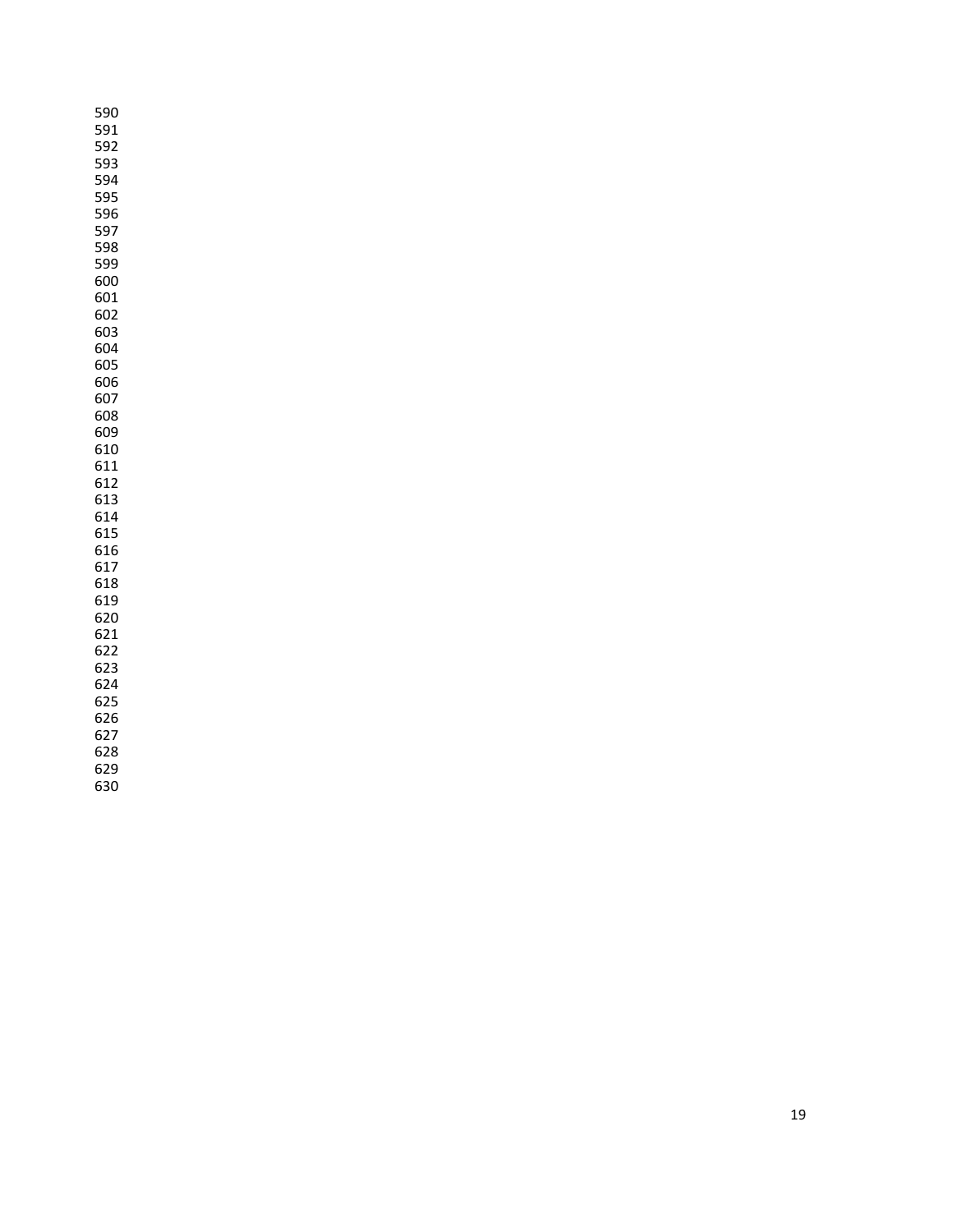631 Table 1 : Epidemiological features and analysis of azithromycin resistance mechanisms detected by phenotypic (MIC) , genotypic (WGS) and 632 molecular(PCR) methods in nine Non typhiodal *Salmonella enterica* isolates

| $\mathsf{N}$     | Age | Sex | Travel | Origin of<br>isolate | Serotype    | <b>MLST</b> | Azithromycin<br>Resistance<br>gene (WGS) | Other resistance<br>genes (WGS)                                                                                                                            | Phenotypic resistance profile |           |                             | β<br>lactamase<br>(PCR)                                     |  |
|------------------|-----|-----|--------|----------------------|-------------|-------------|------------------------------------------|------------------------------------------------------------------------------------------------------------------------------------------------------------|-------------------------------|-----------|-----------------------------|-------------------------------------------------------------|--|
|                  |     |     |        |                      |             |             |                                          |                                                                                                                                                            | <b>AZT</b><br>16              | CIP<0.064 | <b>CIP</b><br>$\geq$<br>0.5 | Other<br>antibiotics                                        |  |
| SAL1             | 28  | M   | Nil    | Faeces               | Thompson    | 26          | mphA                                     | aac-lb-cr,aac-<br>ly;aadA16;qnrB6<br>$: arr-$<br>3;sul3;dfrA27;su<br>11                                                                                    | 16                            | >0.064    |                             | SUL-TMP                                                     |  |
| SAL <sub>2</sub> | 67  | M   | Nil    | Urine                | Typhimurium | 19          | mphB                                     | aac-laa;aph-<br>Id;TEM-98,TEM-<br>$1;$ sul $3;$ sul $2;$ tet $(A)$<br>$)-1;$ dfr $A1$                                                                      | 6                             | < 0.064   |                             | AMP-<br>SUL-STR-<br>TET-TMP                                 |  |
| SAL3             | 58  | F   | Nil    | Faeces               | Typhimurium | 34          | mphA                                     | aac-IId;aac-<br>laa;aadA17;aph-<br>ld;TEM-98,TEM-<br>1; qnrS1; lnu(F); a<br>$rr-$<br>$2; \text{sul2}; \text{tet}(A); \text{dfr}$<br>A5; dfrA14; dfrA2<br>5 | 96                            | >0.064    | $>0$ .<br>5                 | AMP-<br>SUL-<br>GEN-<br>TOB-<br>STR-TET-<br>TMP-<br>NAL-FOX |  |
| SAL4             | 79  | M   | Nil    | Faeces               | Typhimurium | 34          | mefB                                     | aac-<br>laa;aadA2;aph-<br>Id;TEM-98,TEM-<br>$1; \text{sul2}; \text{tet}(A); \text{dfr}$<br>A12                                                             | 8                             | < 0.064   |                             | AMP-<br>SUL-STR-<br><b>TET-TMP</b>                          |  |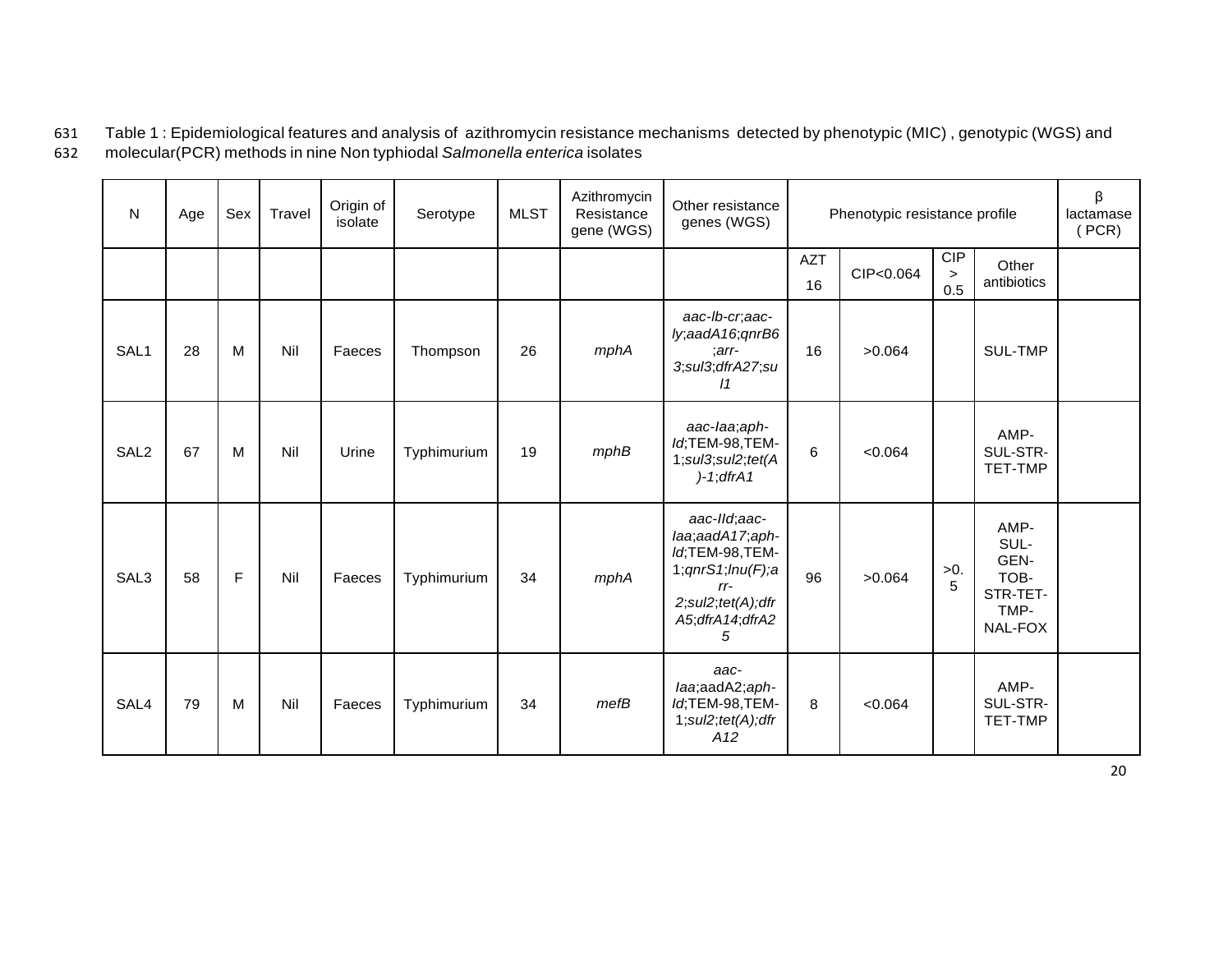| SAL <sub>5</sub> | 58 | M | Nil          | Faeces | Ridge    | Novel<br><b>ST</b> | mphA | aac-Ila;aac-<br>ly;aph-Id;TEM-<br>16<br>98, TEM-<br>$1; \text{sul2}; \text{dfrA}$ 14; tet<br>$(A)-1$                                                      |    | < 0.064               |             | AMP-<br>SUL-<br>GEN-<br>TOB-<br>STR-TET-<br><b>TMP</b>                           |                           |
|------------------|----|---|--------------|--------|----------|--------------------|------|-----------------------------------------------------------------------------------------------------------------------------------------------------------|----|-----------------------|-------------|----------------------------------------------------------------------------------|---------------------------|
| H1237<br>40558   | 5  | M | Nil          | Faeces | Blockley | 52                 | mphA | aac-ly;aph-<br>$Id$ ; tet(A)-1                                                                                                                            | 24 | $>0$ .<br>>0.064<br>5 |             | STR-TET-<br><b>NAL</b>                                                           |                           |
| H1237<br>80513   | 78 | F | Not<br>known | Faeces | Blockley | 52                 | mphA | aac-ly; $tet(A)$ -1                                                                                                                                       | 24 | $>0$ .<br>>0.064      |             | <b>TET-NAL</b>                                                                   |                           |
| H1240<br>40535   | 59 | F | Nil          | Faeces | Blockley | 52                 | mphA | aac-ly, aph-<br>$Id$ ; tet $(A)$ -1                                                                                                                       | 48 | >0.064                |             | STR-TET-<br><b>NAL</b>                                                           |                           |
| SAL6             | 38 | F | Egypt        | Faeces | Kentucky | 198                | mphB | aac-le;aac-<br>$lb;$ aac $(6')$ -<br>laa;aadA7;aph-<br>Id;CMY-2;OXA-<br>10;TEM-<br>98, TEM-<br>$1;$ cml $A1;$ sul $3;$ tet<br>$(A)$ -<br>1;aad $A1;f$ loR | 8  | >0.064                | $>0$ .<br>5 | AMP-<br>SUL-<br>GEN-<br>TOB-<br>STR-TET-<br>NAL-<br>CAZ2-<br>CTX1-<br><b>FOX</b> | Amp C<br>$bla$ $_{CMY-2}$ |

633<br>634 634 Breakpoints for antibiotics: AMP- Ampicillin 8mg/L, CHL chloramphenicol 8 and 16mg/L, SUL sulphonamide 256mg/L, GEN gentamicin 2mg/L, TOB tobramycin 8mg/L, STR<br>634 streptomycin 16mg/L, TET tetracycline 8mg/L, TMP trime 634 streptomycin 16mg/L, TET tetracycline 8mg/L , TMP trimethoprim 2mg/l , NAL nalidixic acid 16mg/L, CIP ciprofloxacin 0.064 and 0.5 mg/L, CAZ ceftazidime 1 and 2 mg/L, CTX<br>635 cefotaxime 0.5 and 1 mg/L, FOX cefoxitin 8 m cefotaxime 0.5 and 1 mg/L, FOX cefoxitin 8 mg/L, AZT Azithromycin 16mg/L

636 *aac, aph, aad (aminoglycosides), qnrB6/S1 (quinolone), arr (rifampin), <i>sul (sulfonamide), dfr (trimethoprim), TEM-1 (Beta-lactam, ampillicin), TEM-98(Beta-lactam, ampillicin), <i>ffelfeta-lactam, ampillicin), ffelfeta-*

637 ampillicin), *tet* (tetracycline), *lnu* (oxazolidinone), CMY-2 (Amp C Beta lactam), OXA-10 (Beta-lactam), *cmlA1*(Chloramphenicol*), floR* (Chloramphenicol),

638 *mph,mef*(macrolide)

639 WGS – whole genomesequencing

640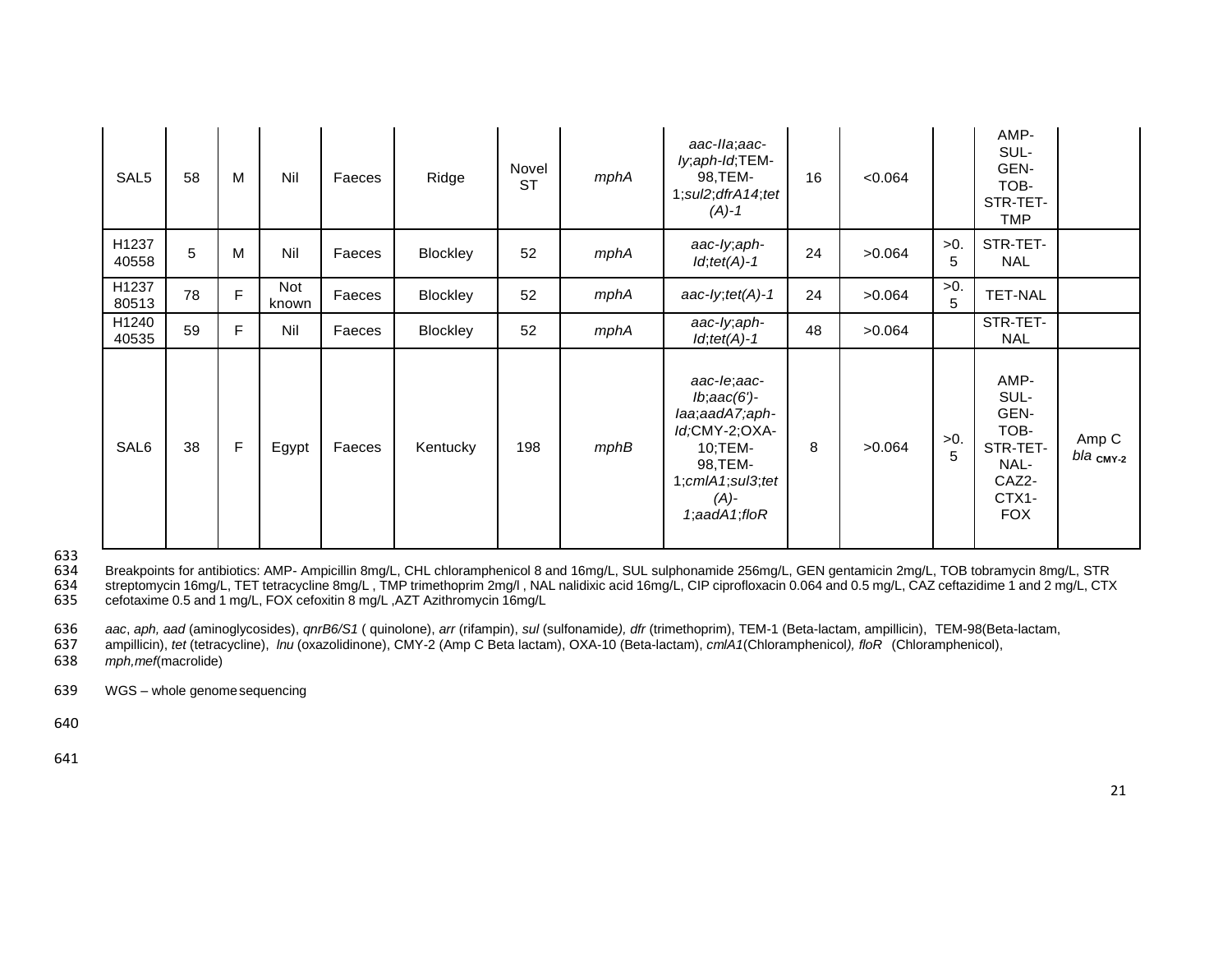**Figure 1 :** Phylogenetic relationship between azithromycin resistant and susceptible *S*. Blockley isolates circulating in the UK between 2012 -2015 Phylogenetic tree generated by SNP analysis. 73626 was the reference strain used for de novo assembly for SNP detection. Insertion point of *mph*A into the *S*.Blockley population indicated. Presence (inc group)/absence of plasmid, year of isolation and location shown beside isolate number.

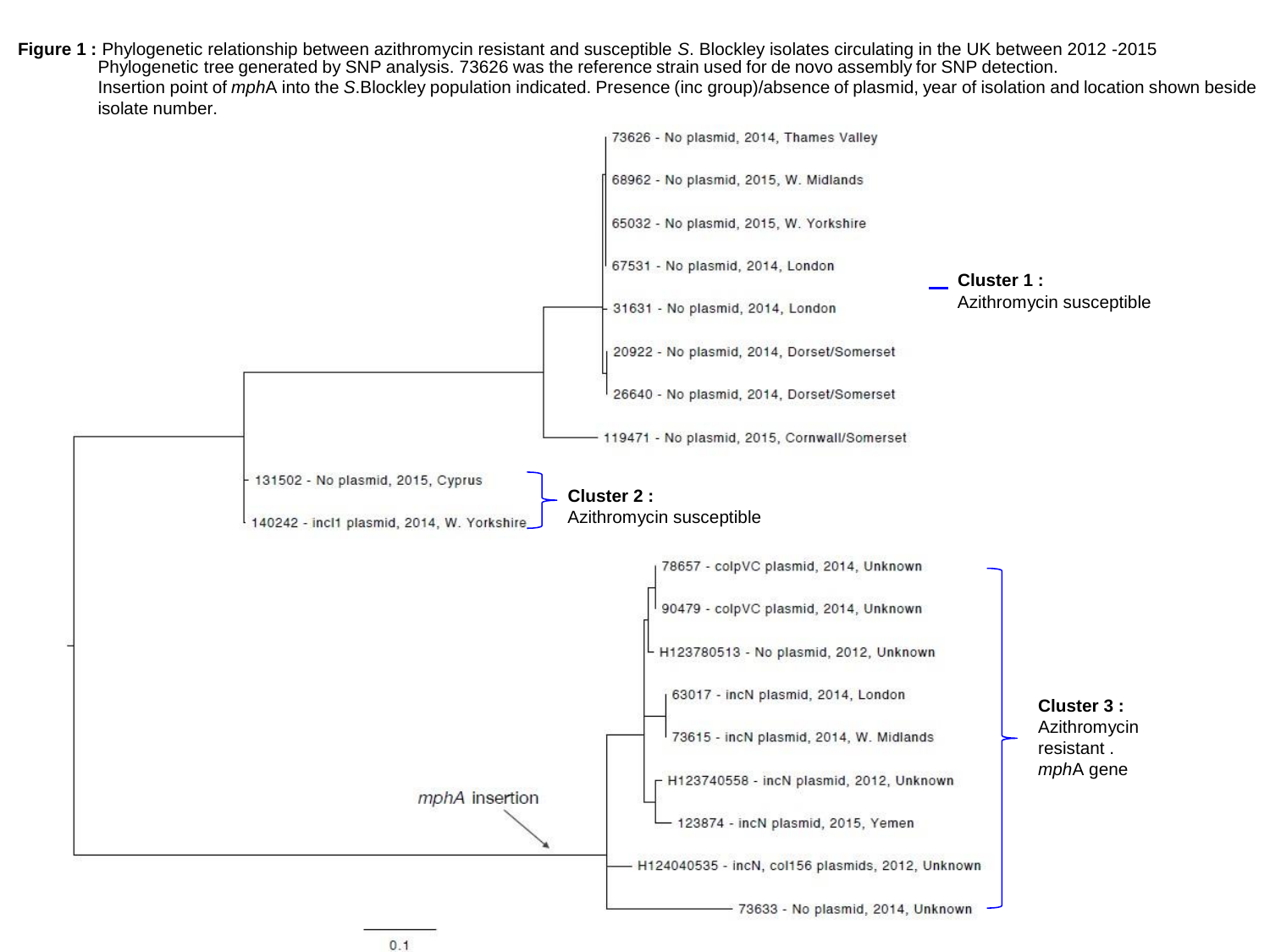

**(a) H144600627 AZT sensitive** *S***. Blockley (b) H123780513 AZT resistant** *S***. Blockley**

**Fig 2 :** Bandage assembly of nodes(contigs) from susceptible and resistant *S*. Blockley isolates.

Bandage allows visualisation of how contigs (in gray) are possibly connected (in black) to each other. The genes of interest (in this case *livF*, *rbsK* and *mphA*) are then blasted against all the assembled contigs and its location determined. Regions around the genes of interest can then be determined using Artemis..

- *(a) livF* and *rbsK* located on a chromosomal node 5 in a azithromycin sensitive *S*. Blockley isolate. *mphA* not present.
- (b) mphA gene (azithromycin resistance) and the othernegions atisoiciated ab Gesistation (apple 27d 23) 20) estimated in between rbsK in a azithromycin resistant *S*. Blockley isolate
- The figure appears in colour in the online version of JAC and in black and white in the print version of JAC.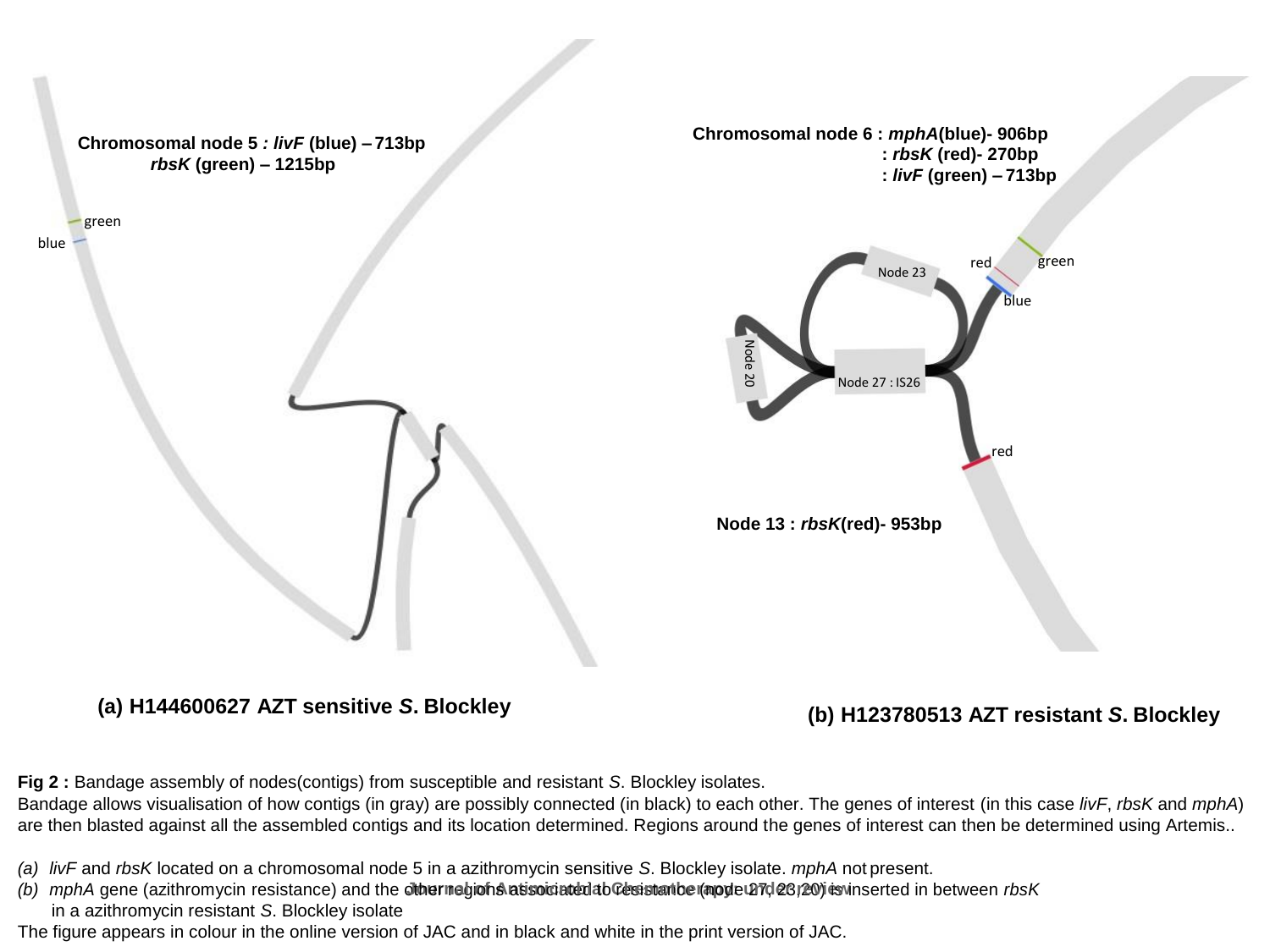

**(b) H123780513 (AZT resistant** *S***.Blockley)**

**Figure 3 :** The chromosomal insertion site of azithromycin resistance gene (*mphA*) and structure of the Salmonella Azithromycin Resistance Genomic Island (SARGI)

Chromosomal nodes are based on bandage assembly (Fig. 2). Insertion site of drug island in *rbsK* depicted by blue lines .

*neo* – aminoglycoside, *tet*- tetracycline,

*mphA*- macrolide (azithromycin), *mrx* – major facilitator protein, *mphr(A)* – macrolide repressor A*, tnp* – transposase The figure appears in colour in the online version of JAC and in black and white in the print version of JAC.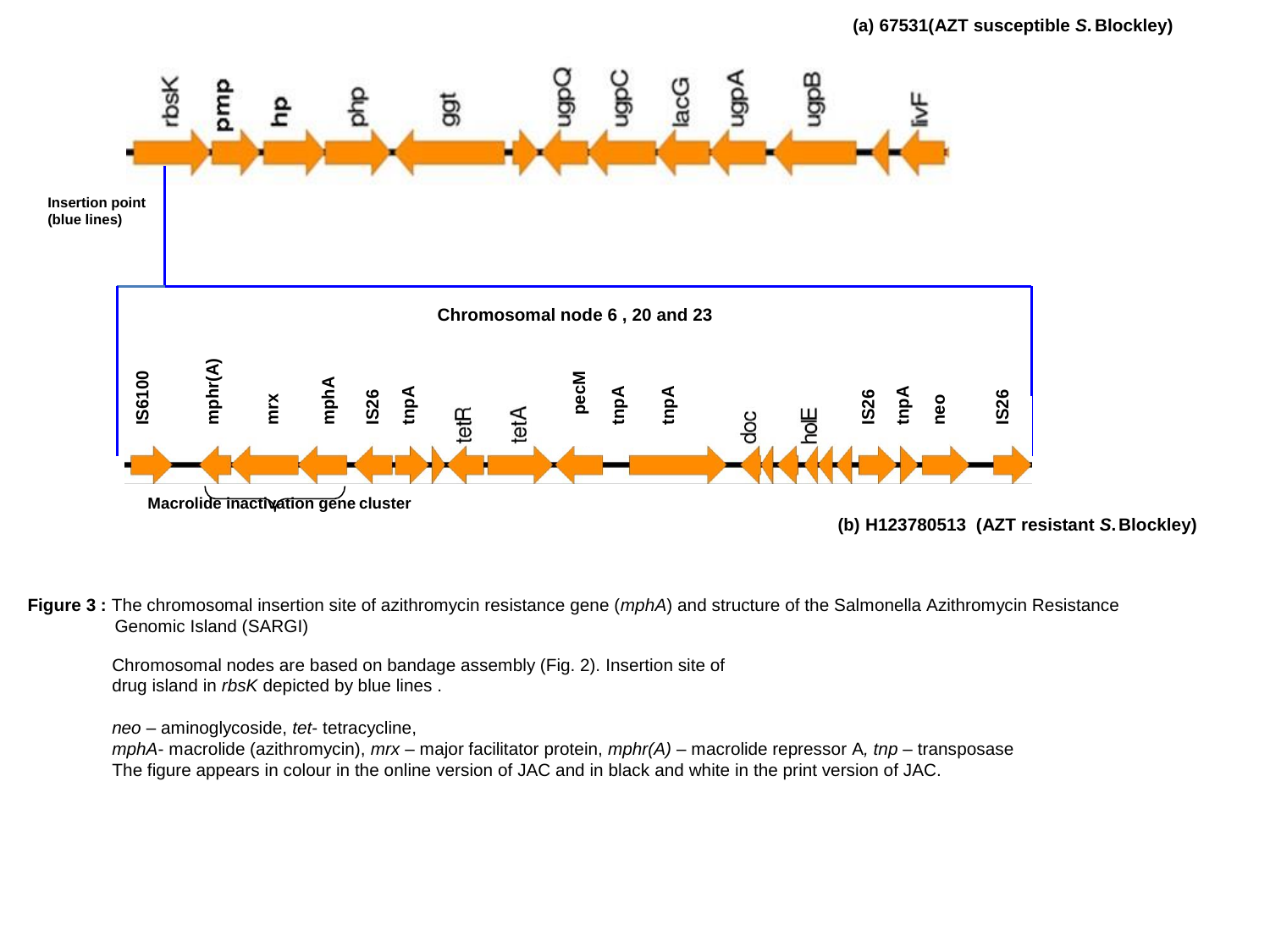**Supplementary Table 1** : Epidemiological features of selected *S*. Blockley isolates between 2012 -2015 used for azithromycin resistance mechanisms detection and phylogenetic analysis. Isolates H123740558, H123780513 and H124040535 were used in the initial WGS screening process and the other isolates were used as background strains for the phylogenetic analysis.

| N          | Age | Sex | Travel              | Location             | Year     | Origin | Serotype | ML<br><b>ST</b> | <b>AZT</b><br>resistance | Other resistance<br>gene (WGS)                                                                  | Phenotypic<br>resistance |                        |
|------------|-----|-----|---------------------|----------------------|----------|--------|----------|-----------------|--------------------------|-------------------------------------------------------------------------------------------------|--------------------------|------------------------|
|            |     |     |                     |                      |          |        |          |                 | gene (WGS)               |                                                                                                 |                          |                        |
|            |     |     |                     |                      |          |        |          |                 |                          |                                                                                                 | <b>AZT</b>               | Other                  |
|            |     |     |                     |                      |          |        |          |                 |                          |                                                                                                 |                          | antibiotics            |
| H123740558 | 5   | M   | Nil                 |                      | 12/9/12  | Faeces | Blockley | 52              | mphA                     | $aac(6')$ -ly; $aph(6')$ -<br>$Id$ ;tet(A)-1                                                    | 24                       | STR-TET-<br><b>NAL</b> |
| H123780513 | 78  | F.  | <b>Not</b><br>known |                      | 14/9/12  | Faeces | Blockley | 52              | mphA                     | $aac(6')-ly; tet(A)-1$                                                                          | 24                       | <b>TET-NAL</b>         |
| H124040535 | 59  | F.  | Nil                 |                      | 3/10/12  | Faeces | Blockley | 52              | mphA                     | $aac(6')$ -ly; $aph(6')$ -<br>$Id$ ; tet(A)-1                                                   | 48                       | STR-TET-<br><b>NAL</b> |
| 78657      | 57  | M   |                     |                      | 23/12/14 |        | Blockley | 52              | mphA                     | $aac(6')$ -ly; tet(A)-<br>1;gyrA(83:S-<br>$F, 87: D-$<br>$G$ ; par $C(57:$ T-S,<br>$80: S-R$    | 64                       | <b>TET-NAL</b>         |
| 90479      | 57  | M   |                     |                      | 17/2/15  |        | Blockley | 52              | mphA                     | $aac(6')$ -ly; tet(A)-<br>$1, gyrA(83.5-$<br>$F, 87: D-$<br>$G$ ; par $C(57:$ T-S,<br>$80: S-R$ | 48                       | <b>TET-NAL</b>         |
| 63017      | 85  | F.  |                     | London               | 29/10/14 | Faeces | Blockley | 52              | mphA                     | $aph(6')-ld;aac(6')-$<br>ly;strB;strA;tet(A)<br>$-1$                                            | 32                       | STR-TET-<br><b>NAL</b> |
| 73615      | 56  | F.  |                     | <b>West Midlands</b> | 9/12/14  | Faeces | Blockley | 52              | mphA                     | $aph(6')-ld;aac(6')-$<br>ly;strB;strA;tet(A)<br>$-1$                                            | 32                       | STR-TET-<br><b>NAL</b> |
| 123874     | 6   | M   | Yemen               | London               | 17/6/15  | Faeces | Blockley | 52              | mphA                     | $aph(6')-ld;aac(6')-$<br>ly;strB;strA;tet(A)                                                    | 48                       | <b>ND</b>              |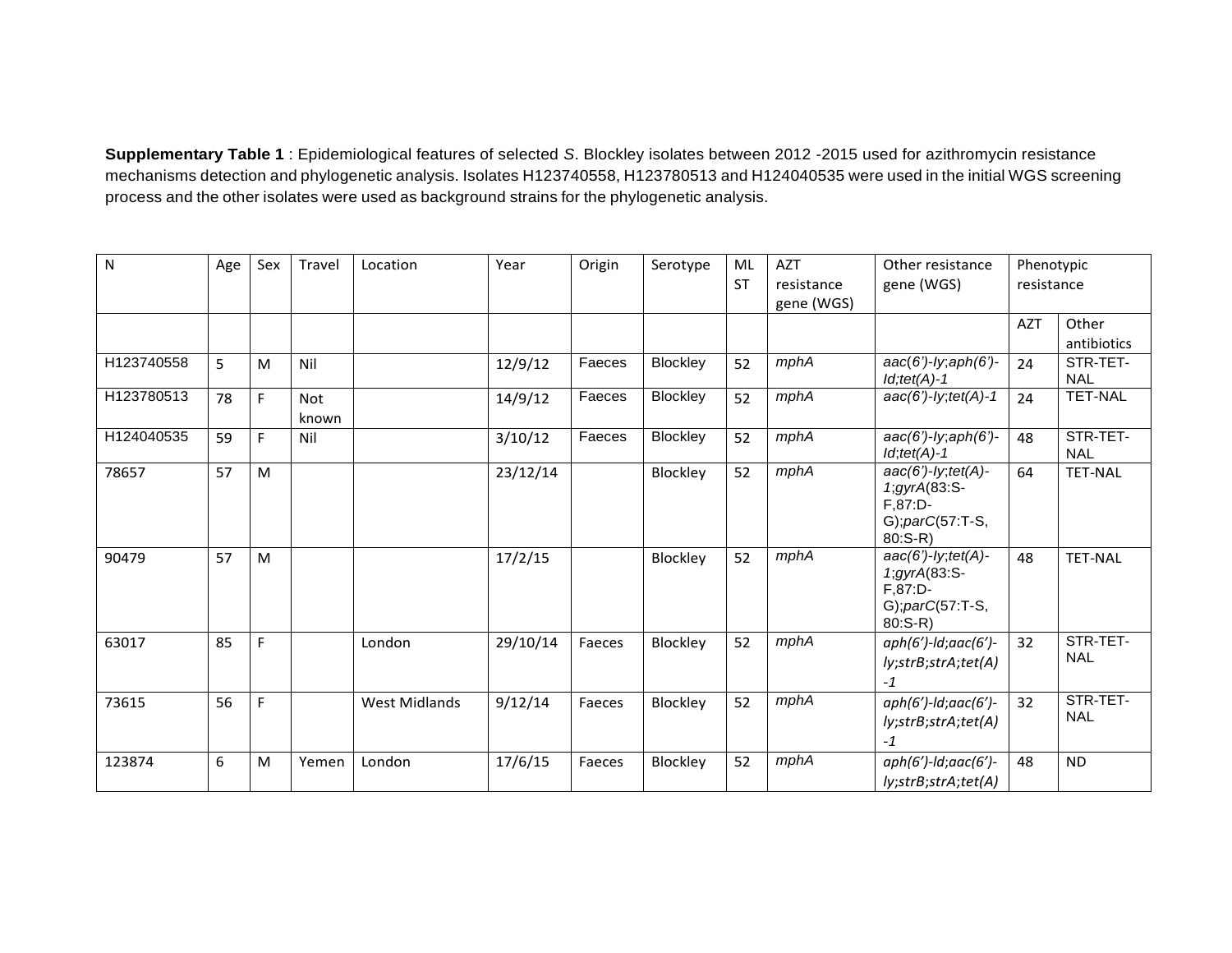|        |    |    |        |                              |          |        |                 |    |           | $-1$                                                                                        |                |                        |
|--------|----|----|--------|------------------------------|----------|--------|-----------------|----|-----------|---------------------------------------------------------------------------------------------|----------------|------------------------|
| 73633  | 71 | M  |        | Sussex/Surrey                | 10/12/14 | Faeces | Blockley        | 52 | mphA      | $aph(6')$ -ld;aac $(6')$ -<br>ly;strB;strA;tet(A)<br>$-1$ ; gyrA(83:S-F);<br>$parC(57:T-S)$ | 32             | STR-TET-<br><b>NAL</b> |
| 65032  | 62 | F. |        | Sussex/Surrey                | 5/11/14  | Faeces | Blockley        | 52 | <b>NP</b> | <b>ND</b>                                                                                   | 0.5            | Sensitive              |
| 67531  | 65 | M  |        | <b>Wales</b>                 | 10/11/14 | Faeces | Blockley        | 52 | <b>NP</b> | $aac(6') - ly;$<br>$parC(57:T-S)$                                                           | 1              | Sensitive              |
| 73626  | 76 | M  |        | Thames Valley                | 10/12/14 | Faeces | <b>Blockley</b> | 52 | <b>NP</b> | aac(6')-ly;<br>$parC(57:T-S)$                                                               | 1              | Sensitive              |
| 68962  | 65 | M  |        | West Midlands                | 18/11/14 | Faeces | <b>Blockley</b> | 52 | <b>NP</b> | aac(6')-ly;<br>$parC(57:T-S)$                                                               | $\overline{2}$ | Sensitive              |
| 31631  | 53 | F  |        | London                       | 15/7/14  | Faeces | Blockley        | 52 | <b>NP</b> | $aac(6')-ly;$<br>$parC(57:T-S)$                                                             | $\overline{2}$ | Sensitive              |
| 26640  | 22 | M  |        | Dorset/Somerset              | 8/7/14   | Faeces | Blockley        | 52 | <b>NP</b> | $aac(6')-ly;$<br>$parC(57:T-S)$                                                             | $\overline{2}$ | Sensitive              |
| 20922  | 48 | M  |        | Dorset/Somerset              | 11/6/14  | Faeces | Blockley        | 52 | <b>NP</b> | $aac(6')-ly;$<br>$parC(57:T-S)$                                                             | 4              | Sensitive              |
| 119471 | 66 | F. |        | Devon, Cornwall,<br>Somerset | 2/6/15   | Faeces | Blockley        | 52 | <b>NP</b> | $aac(6')$ -ly;<br>$parC(57:T-S)$                                                            | $\mathbf{1}$   | Sensitive              |
| 131502 | 25 | M  | Cyprus | West Midlands                | 21/7/15  | Faeces | Blockley        | 52 | <b>NP</b> | $aph(6')$ -ld;aac $(6')$ -<br>ly;strB                                                       | $\mathbf{1}$   | ND.                    |
| 140242 | 56 | M  |        | West Yorkshire               | 28/7/15  | Faeces | <b>Blockley</b> | 52 | <b>NP</b> | <b>ND</b>                                                                                   |                | <b>ND</b>              |

Breakpoints for antibiotics: AMP- Ampicillin 8mg/L, CHL chloramphenicol 8 and 16mg/L, SUL sulphonamide 256mg/L, GEN gentamicin 2mg/L, TOB tobramycin 8mg/L, STR streptomycin 16mg/L, TET tetracycline 8mg/L , TMP trimethoprim 2mg/l , NAL nalidixic acid 16mg/L, CAZ ceftazidime 1 and 2 mg/L, CTX cefotaxime 0.5 and 1 mg/L, FOX cefoxitin 8 mg/L ,AZT Azithromycin 16mg/L

aac, aph, aad, str (aminoglycosides), sul (sulfonamide), dfr (trimethoprim), tet (tetracycline), Inu (oxazolidinone), par,gyr (fluoroquinolone and nalidixic acid), mphA(macrolide)

WGS – whole genome sequencing

NP – Not present ; ND – Not determined

*aac*(6')-Iy (probably kanamycin not tested in the lab).

*parC*(57:T-S) – single point mutation does not confer resistance to nalidixic acid or fluroquinolone.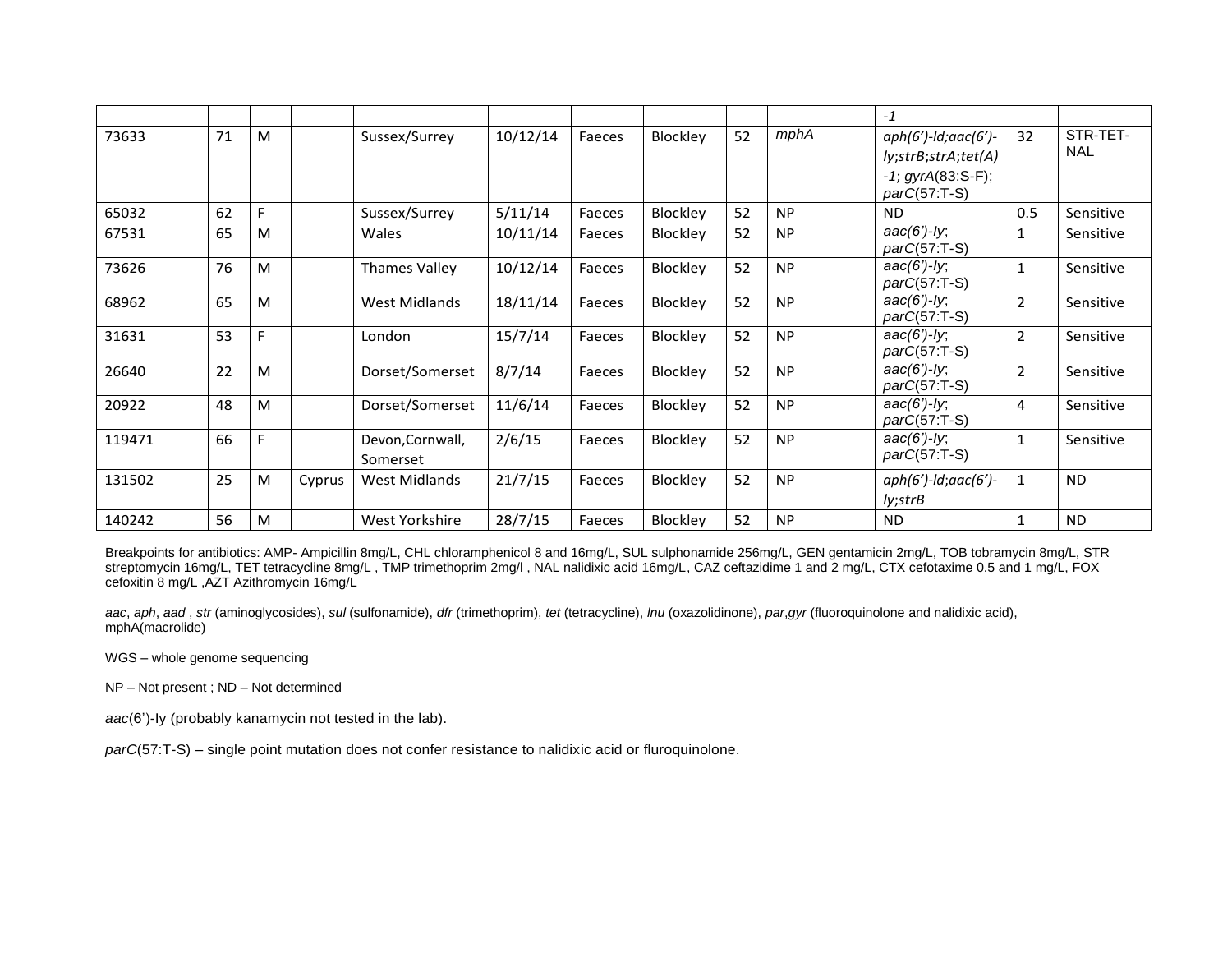**Supplementary Table 2 :** Contigs harbouring genes associated to azithromycin (AZT) resistance and its association to either chromosomal or plasmid regions in *Salmonella* isolates

| Isolate    | Serotype    | AZT resistant gene | Contig                                                               | Blast results           |
|------------|-------------|--------------------|----------------------------------------------------------------------|-------------------------|
| H122160478 | Typhimurium | mef                | mefB:active:NODE_37_length_50898_cov_51.726315:50956:347_1576        | Plasmid +<br>chromosome |
| H120620408 | Thompson    | mph                | mphA:active:NODE_60_length_5225_cov_35.930717:5289:4251_5156         | Plasmid                 |
| H121580347 | Typhimurium | mph                | mphB:active:NODE_7_length_96182_cov_30.584007:96256:79218_80126      | Plasmid                 |
| H122040374 | Typhimurium | mph                | mphA:active:NODE_4_length_3611_cov_53.037663:3673:130_1035           | Plasmid +<br>chromosome |
| H122760596 | Ridge       | mph                | mphA:active:NODE 31 length 6613 cov 24.291395:6673:129 1034          | Plasmid                 |
| H123740558 | Blockley    | mph                | mphA:active:NODE_84_length_114820_cov_25.853493:114894:113847_114752 | Chromosome              |
| H123780513 | Blockley    | mph                | mphA:active:NODE_24_length_301287_cov_25.917475:301345:128_1033      | Chromosome              |
| H124040535 | Blockley    | mph                | mphA:active:NODE_77_length_28024_cov_28.921745:28074:119_1024        | Chromosome              |
| H124580300 | Kentucky    | mph                | mphB:active:NODE_48_length_71964_cov_24.346270:72018:7474_8382       | Plasmid                 |